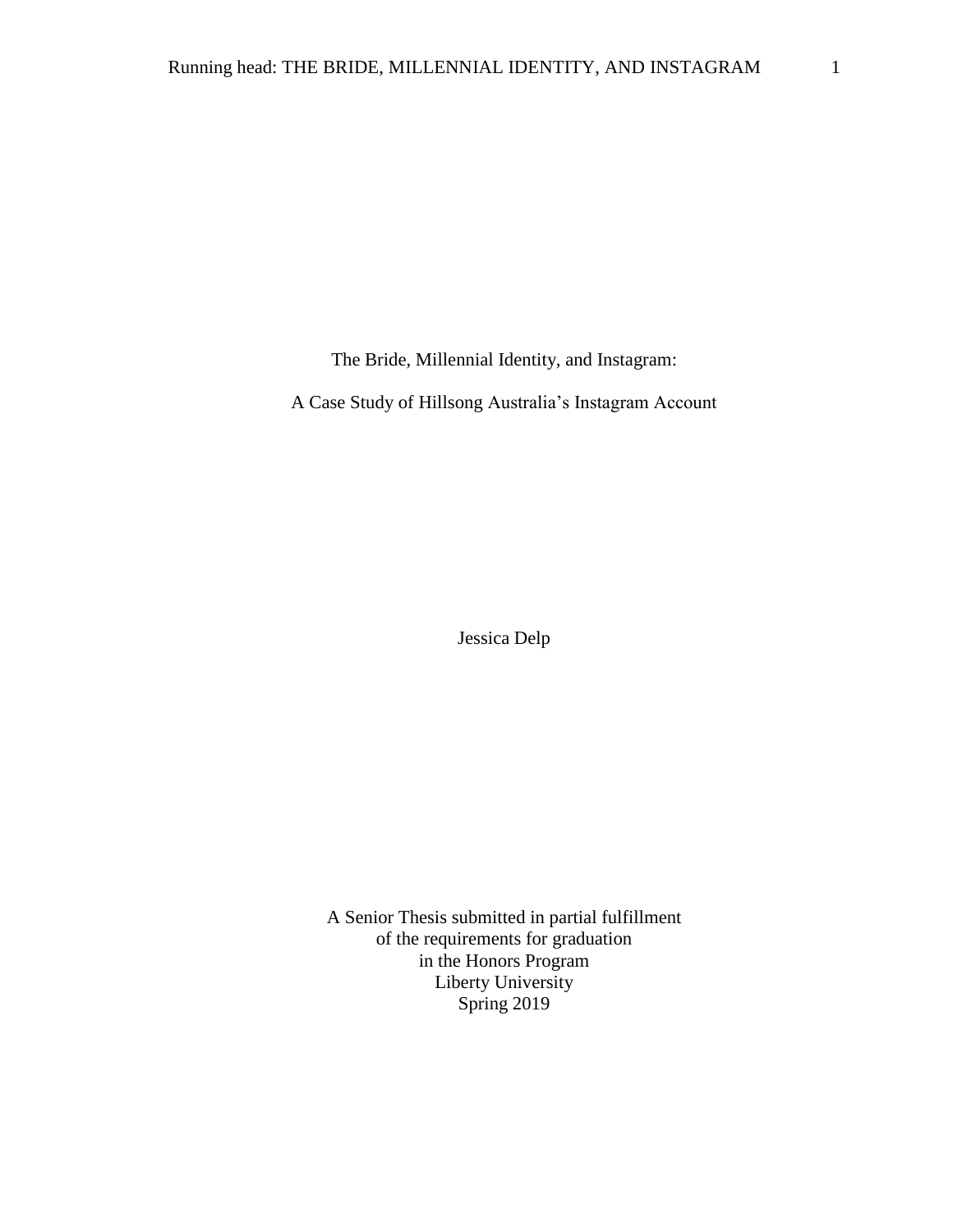Acceptance of Senior Honors Thesis

This Senior Honors Thesis is accepted in partial fulfillment of the requirements for graduation from the Honors Program of Liberty University.

> Clark Greer, Ph.D. Thesis Chair

\_\_\_\_\_\_\_\_\_\_\_\_\_\_\_\_\_\_\_\_\_\_\_\_\_\_\_\_\_\_

Jason Leverett, Ph.D. Committee Member

\_\_\_\_\_\_\_\_\_\_\_\_\_\_\_\_\_\_\_\_\_\_\_\_\_\_\_\_\_\_

Robert Talley, Ph.D. Committee Member

\_\_\_\_\_\_\_\_\_\_\_\_\_\_\_\_\_\_\_\_\_\_\_\_\_\_\_\_\_\_

James H. Nutter, D.A. Honors Director

\_\_\_\_\_\_\_\_\_\_\_\_\_\_\_\_\_\_\_\_\_\_\_\_\_\_\_\_\_\_

\_\_\_\_\_\_\_\_\_\_\_\_\_\_\_\_\_\_\_\_\_\_\_\_\_\_\_\_\_\_ Date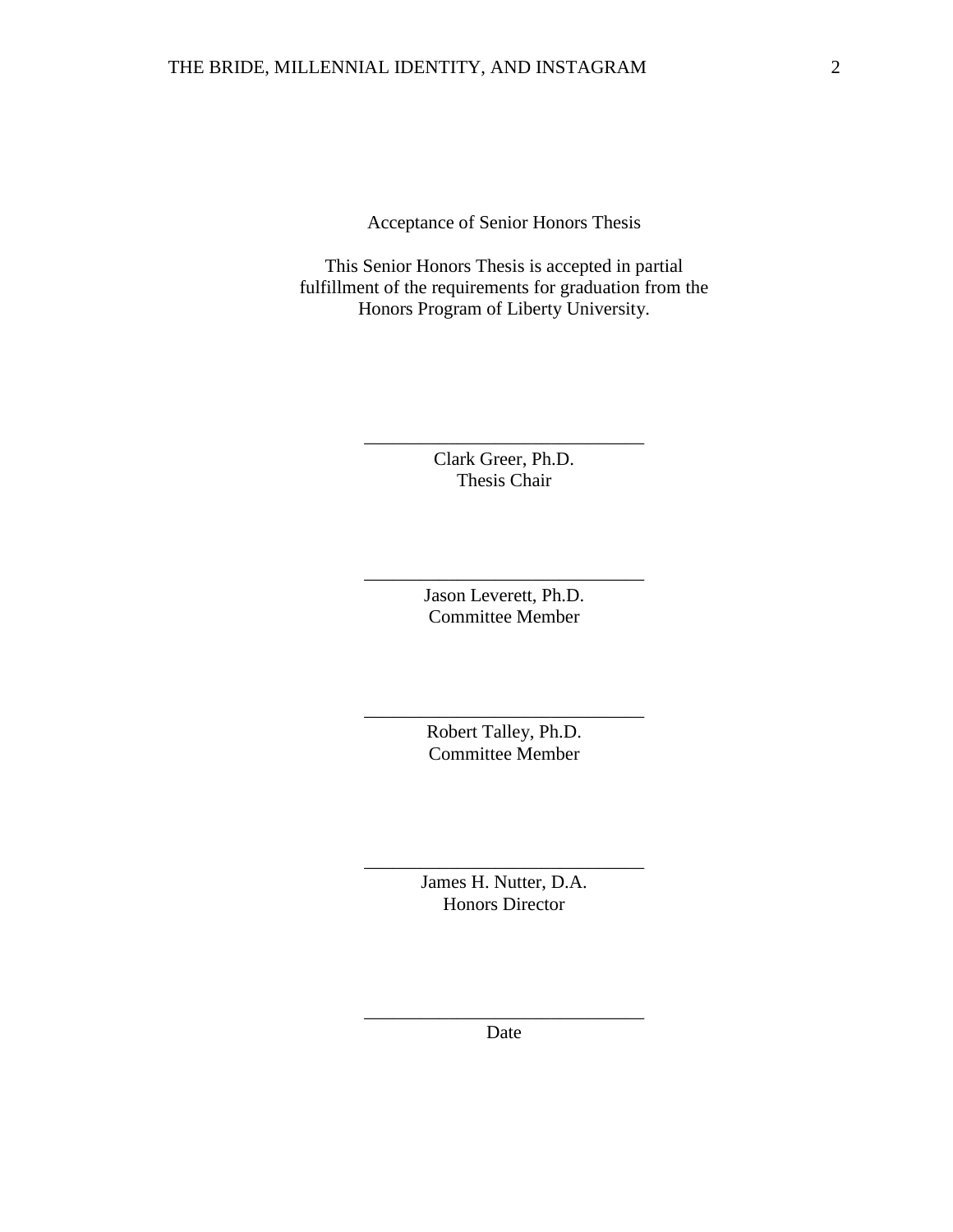## Abstract

Identity has become an incessant focus for millennials. They ascribe ever-growing significance to identity anchored in an accepting community that elevates their perception. Subsequently, identity is increasingly significant for brand and consumer relationships. Successful brands understand this and incorporate a pervasive sense of their unique identity into their brand, visually and otherwise. This case study of Hillsong Church hopes to help churches understand the importance of visuals in communicating identity. Hillsong Australia's Instagram is examined using the Saussure model of visual semiotic theory to understand how they present their church identity in relation to millennial identity. The two most dominant visual themes on their account are promotion and entertainment (respectively). Lesser themes are as follows; the Houston family, congregants, text-based visuals, holidays, landscapes, and a small "miscellaneous" category. Using these results, this thesis analyzes Christian scripture to better understand theological ramifications of social media practice. Working off this foundation, this thesis offers practical advice for local churches seeking to improve social media engagement and more accurately reflect their congregation.

*Keywords*: Instagram, Hillsong, semiotics, millennials, church, identity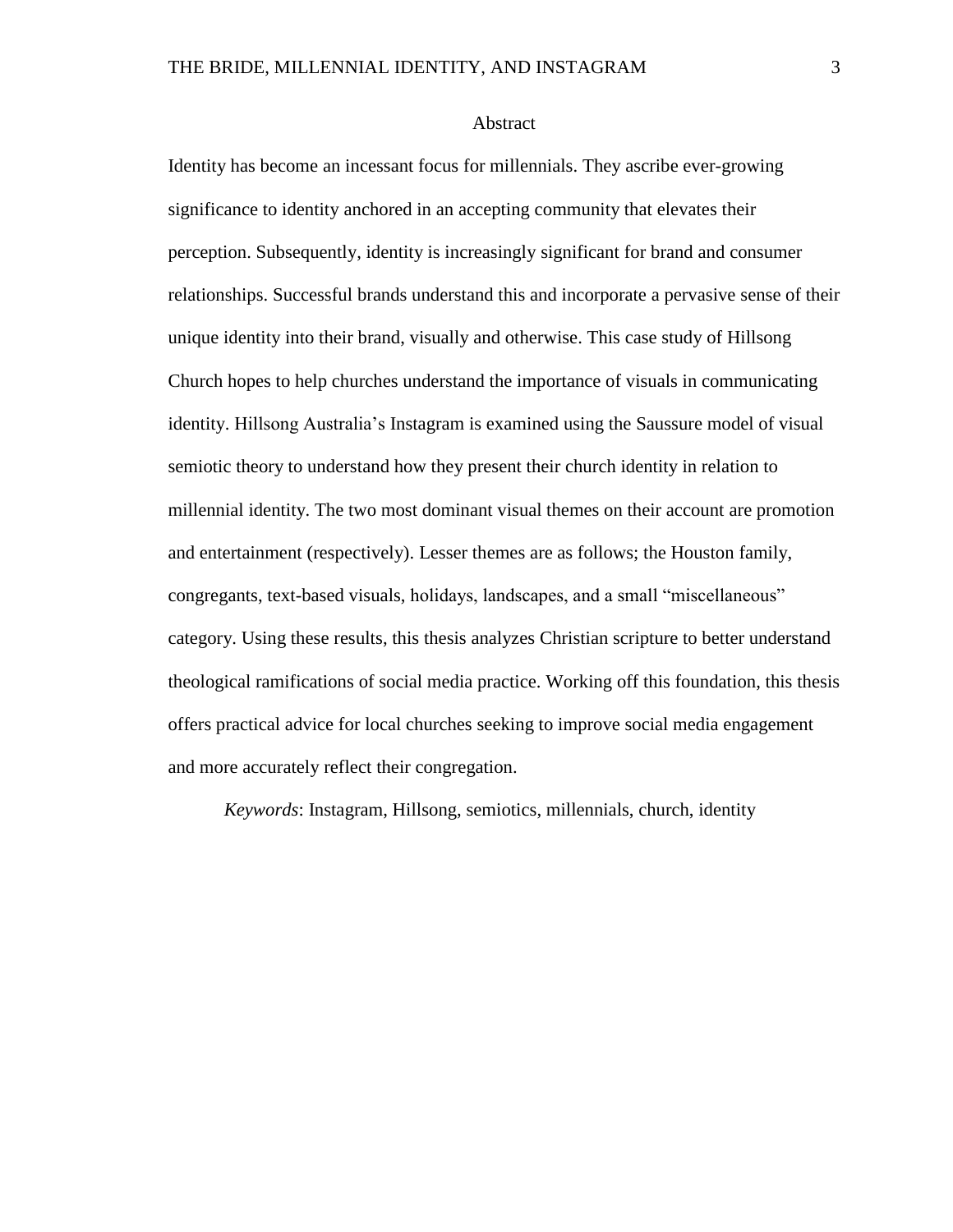The Bride, Millennial Identity, and Instagram: A Case Study of Hillsong Australia's

# Instagram Account

Social media's advent broadened postmodern horizons, shifting communications and re-molding the traditional concept of community. Now platforms such as Instagram are integral to daily living, as essential as clothing to digital natives. As of 2017, approximately 30% of users' online time is spent using social media platforms (Asano, 2017, 1). Small church families once cut off from one another are now networked with Christians from diverse, intensely distinctive walks of life, gaining fresh insight regarding God's being. Users can now stumble across the gospel in their daily 11 hours of social media consumption, glimpsing church family life (Fottrell, 2018, p. 1). The Church can reach strangers across the world, or isolated neighbors behind closed doors.

In the past, the Church accepted new communication technologies for the sake of proselytization, including the printing press, radio, and television (Lee, 2017). Technology in the Church's custody "shape[d] the identity they present[ed] to the public," and continues to do so (Lee, 2017, para. 4). Technology nurtured Church community, relaying "information and religious messages since their inception" (Lee, 2017, para. 4). Observations such as this has led religious researchers to assert that "communication is the fundamental work of the church" (Lee, 2017, para. 4). Yet now, the Church struggles to adopt social media, the forerunner of post-modern communication technology and vital touchpoint for an entire generation, millennials. This recant in technology adaptation, or inability to do so, indicates a shift in either the Church or media, if not both.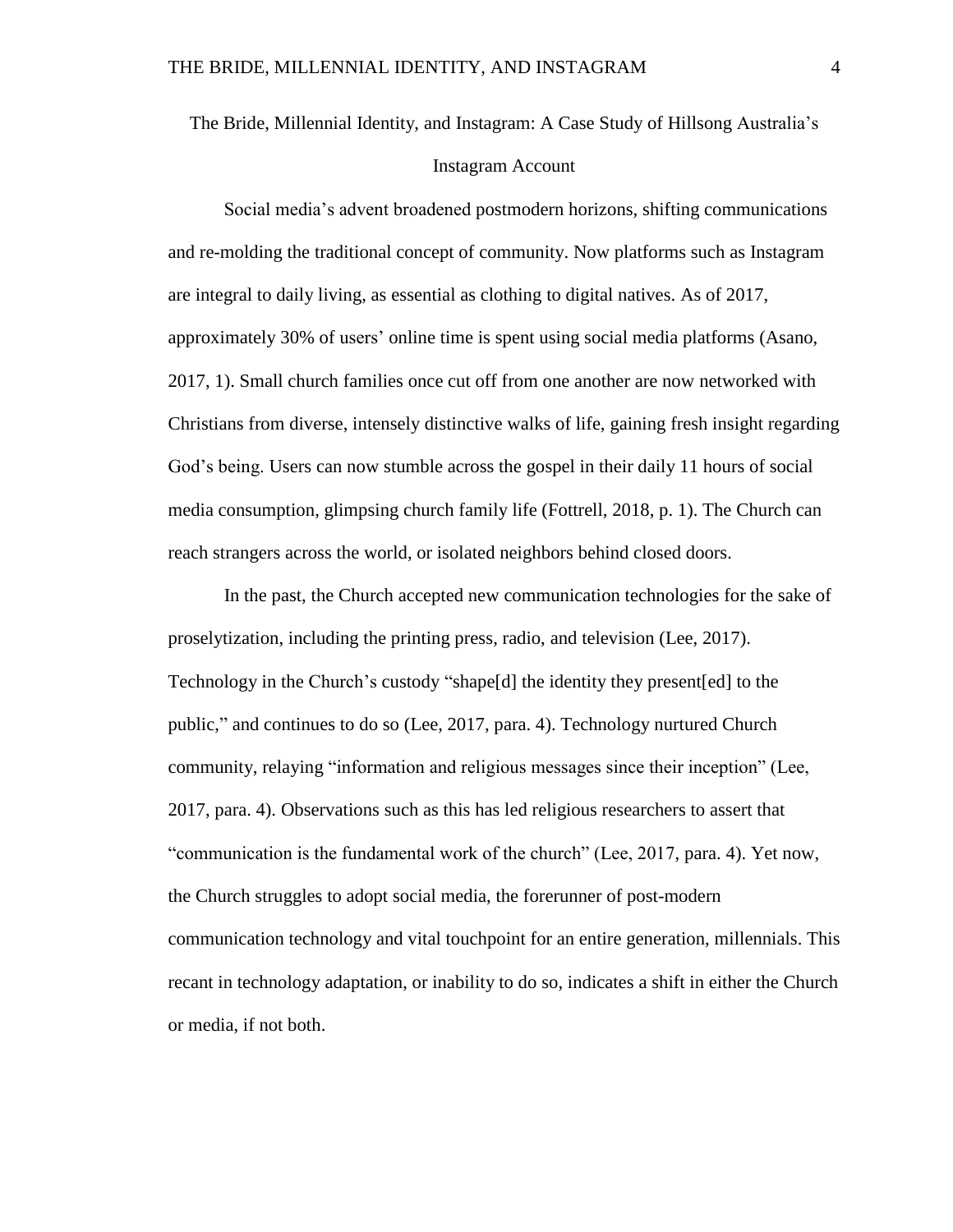Most local churches claim to refrain from establishing a consistent, engaging social media presence because they lack resources. While certain assets are undeniably helpful, this case study will demonstrate that local churches can create engaging social media without a wealth of means by analyzing how well-resourced churches create content and supplement gospel community using social media. In doing this, local churches can learn to accurately reflect their church community, ideally one where congregants—specifically millennials—can anchor their personal identity. Identity has proven invaluable to millennials. Their behavior demonstrates a desire for outside communities, such as church brands, to help inform their personal identity. Generation Y fervently searches for community, even going so far as to pursue "social media and virtual entertainment activities as a venue (and replacement) for interpersonal interaction" (Hoffman, 2017, p. 141). Social media inherently is a tool for connecting. It is capable of forging unwavering church and congregation relationships, ideal for optimally positioning brand community and a chance for consumers to manipulate their perceived identity for the better. Compared to other brands, the Church has a unique opportunity to market a remarkable community that, if aligned to scripture, "[breaks] bread in their homes and [eats] together with glad and sincere hearts," a community of commitment as long as it aligns to scripture (Acts 2:46, New International Version).

For the sake of these churches, this thesis will examine Hillsong Church in Australia, analyzing its Instagram account through the lens of semiotics before analyzing the theological ramifications and underpinnings of Hillsong's social media. This case study will attempt to treat Instagram holistically, acknowledging ways in which specific uses of social media may affect other facets of a consumers' life. Oftentimes analyses of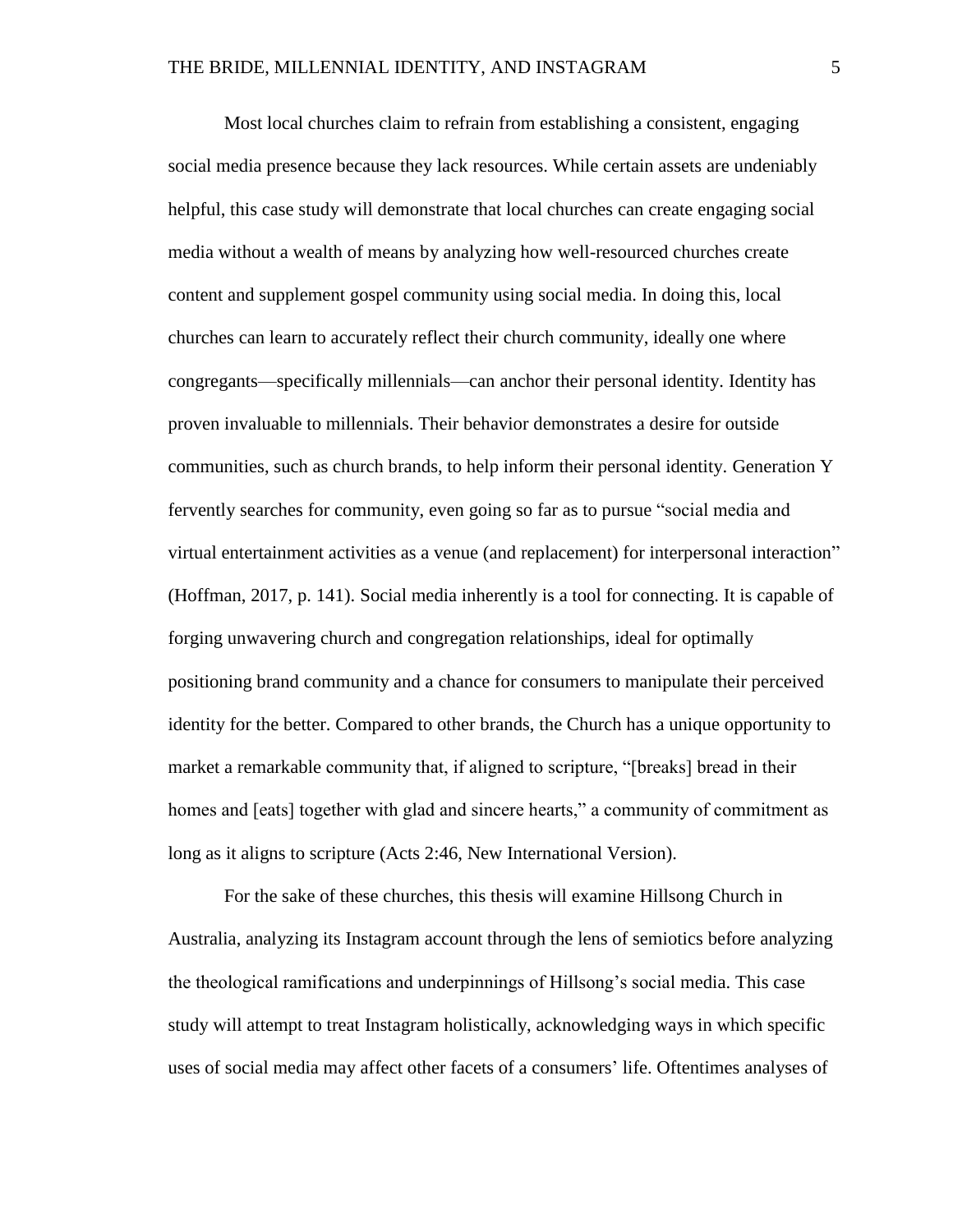social media focus exclusively on best practice. Few social media studies contextualize social media in kingdom life and doctrine. Consequently, this case study will examine both theological and practical ramifications of social media use for the benefit of local churches.

### **Defining Effective Social Media Presence**

For this thesis, the definition of "effective" social media presence will be twofold. Effective social media presence means having high engagement levels and accurately reflecting that specific congregation. These high engagement levels typically stem from dialogic approaches to posts. By "accurately reflecting," the researcher means that the church community is truthfully mirrored in its unique identity through visuals on social media, rather than manipulating said visuals to present an identity not sincerely their own. Because this case study will be examined from a Western-Christian perspective, effective social media presence which "accurately reflects" will also be defined as one that honors scripture, properly presenting Christian identity and metanarrative. This case study will investigate the visual promotion of identity consistent with scripture.

## **Megachurches**

Megachurches have a history of explosive growth "under a specific leader known for their charismatic leadership" (Hughes, 2013, p. 7). Hillsong is no exception. The Houston family specifically is ingrained in the lifeblood of that church. Megachurches possess uniquely flexible infrastructure, "aided by the fact that most of these churches had loose denominational ties and those denominations did not exert control over them" (Hughes, 2013, p. 7). Most megachurches focus on their attendants rather than on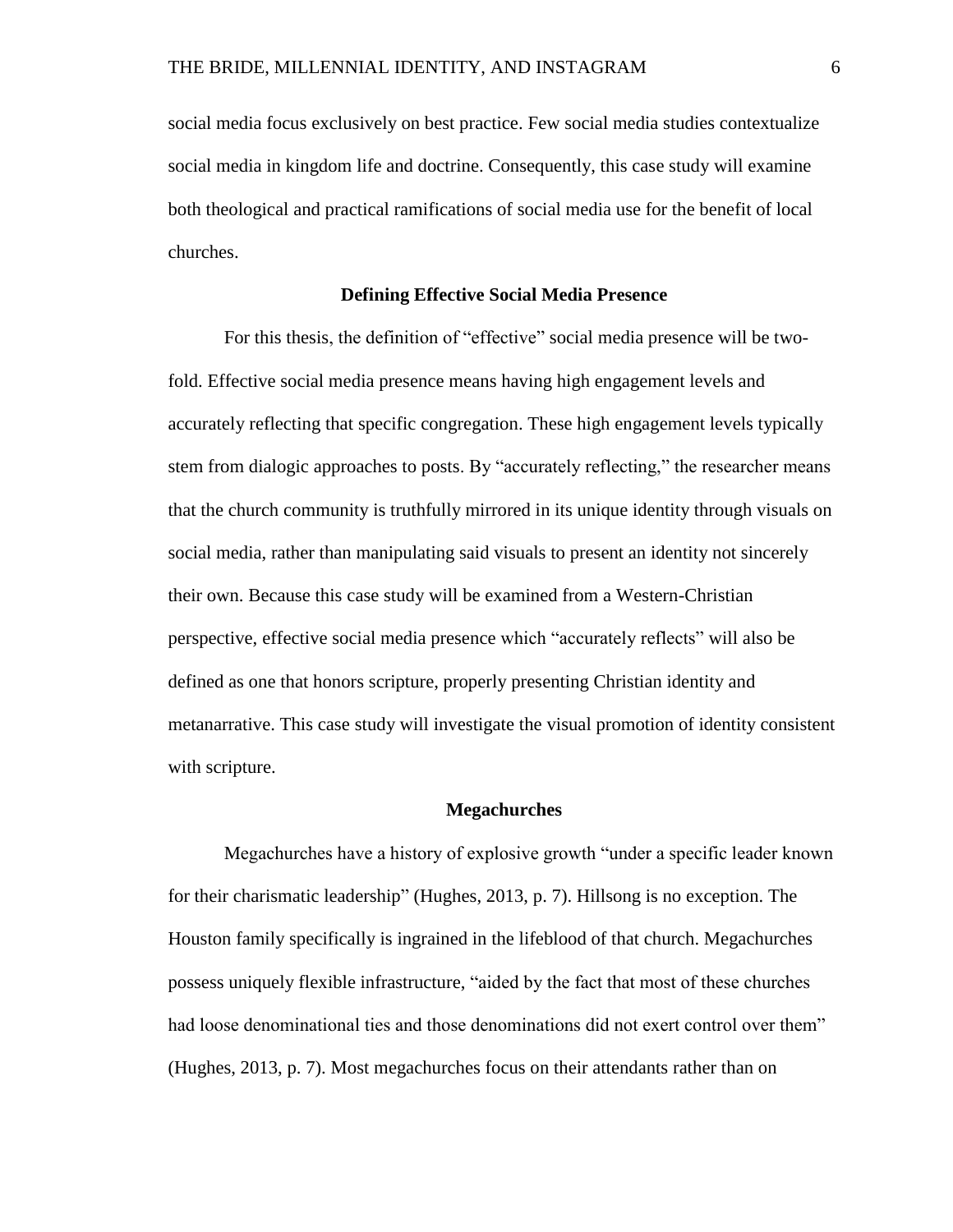converting those beyond their walls, dwelling on more "lifelong transformation through discipleship" than "instant transformation" (Hughes, 2013, p. 7). Megachurches have also moved away from explicitly supernatural facets of Christianity (such as speaking in tongues), instead accentuating traditionally "rational and stable expressions of faith" (Hughes, 2013, p. 7). Megachurches are also known as seeker churches since they target "religious refugees," those who either have not been church members or were church members but chose not to align themselves with that church or religion (Hughes, 2013, p. 8). Some come with no religious affiliation at all.

In catering to this target, megachurches usually "downplay denominational affiliation and traditional religious services," opting for a more modern atmosphere (Ruhr & Daniels, 2012, p. 8). Statistically speaking, megachurches offer more services than other churches, providing a diverse and broad range of programs, while also "drawing new members in by charging a low price to experience the religious product" (Ruhr & Daniels, 2012, p. 16). While staying attentive to consumer needs can help garner followers, it can also bring more "negative aspects such as the over emphasis on individualism, unquestioning certainty and superficiality," rendering unified community difficult (Hughes, 2013, p. 9).

#### **Semiotics Theory**

Semiotics grapple with the intricate relationship between signs and how their "meanings are made" (Chandler, 2002, p. 2). These signs and symbols can consist of typography, acts, speech, visuals, structure, or forms of media (Jewitt, 2009, p. 14). Essentially, whatever people interpret to be a symbol, something signifying something else, it is a sign (Chandler, 2002, p. 13). Consequently, there are several ways the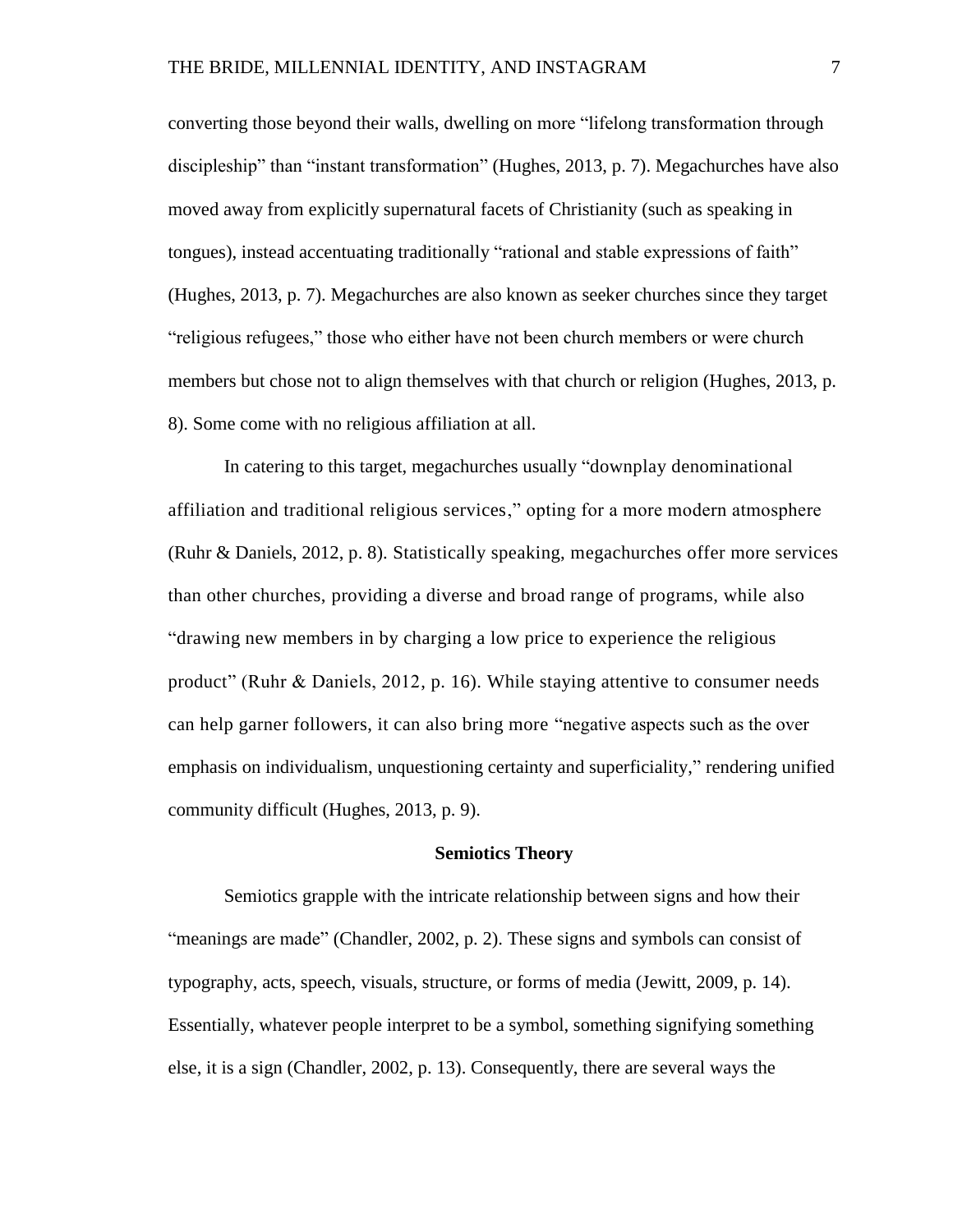researcher could study semiotics in Hillsong Australia's Instagram account—through brand semiotics and structural semiotics, for example. However, since Hillsong Australia's visual posts are presumed to be the first interaction between brand and consumer, the researcher chose to analyze the visual elements of the account's posts. The researcher did this by using visual semiotics following the Saussure model. This better permits the researcher to study the first, subconscious reactions a user has to the visual elements of church Instagram posts. The researcher chose the Saussure model of semiotics because it "has particular application to brand management theory," lending itself to a better understanding Hillsong Australia's brand positioning and perception (Oswald, 2012, p. 9). Adopting the Saussure model and focusing solely on visual semiotics means the researcher will not study captions included with the visual elements of Instagram posts. This could prove disadvantageous, since the researcher will miss words and phrases that may leave an impact on the user, even if seen only for a moment. The researcher may incorrectly interpret the brand's given meaning to that visual, along with whatever meaning the user perceives, since captions can alter the meaning of the visuals they are paired with.

Semiotic theory does not isolate signs from their environment and analyze them free-standing. Instead, it runs under "the assumption that social media are never neutral physical and electronic products and processes, but historically developed social, cultural and semiotic constructs imbued with social values and norms" (Poulsen et. al., 2018, p. 596). Meaning behind a sign exclusively contains human notions about that sign, not the true thing itself (Chandler, 2002, p. 17). These signs "only make sense in relation to other signs" (Chandler, 2002, p. 18); even their worth "is determined by the relationships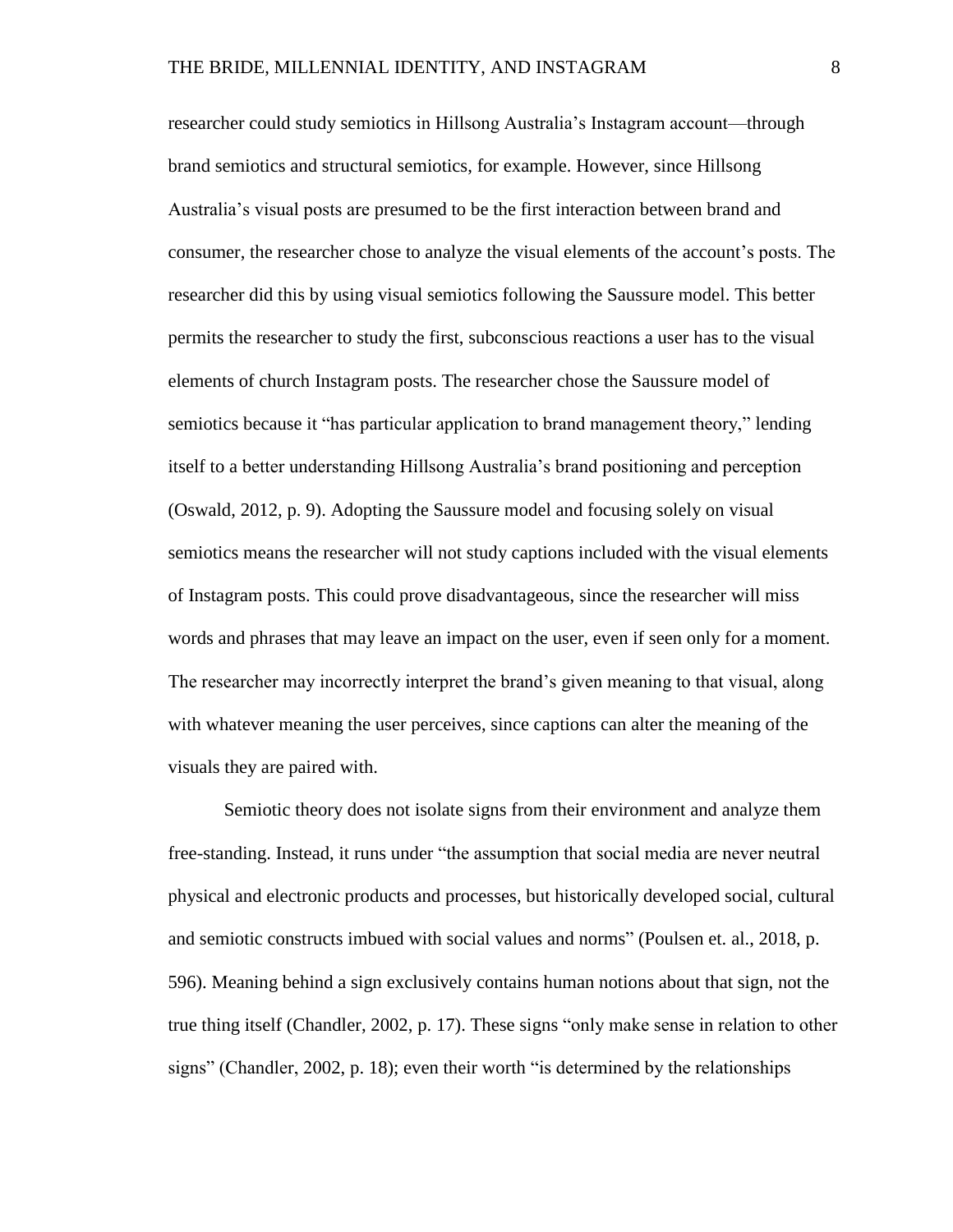between other signs within the system as a whole" (Chandler, 2002, p. 20). Signs inherently are pervious to the influence of surrounding culture. The contextualization of visual signs is both necessary under proper semiotic theory and forwards this study, which will be conducted in the context of millennial mannerisms as an "extended cultural milieu" (Holbrook, 2015). Beyond cultural influence, signs in the context of brands (like Hillsong) are also vulnerable to influences that begin "upstream with the interface of economics, culture, and consumption" (Oswald, 2012, p. 77).

It is important to note that semiotics currently does not have set "widely accepted theoretical assumptions," and can be nebulous (Chandler, 2002, p. 4). Along with that, meanings ascribed to symbols may also be personal to the recipient, so outliers are common phenomena (Oswald, 2012, p. 55).

#### **Hillsong as a Brand**

Hillsong Church has 21 different locations worldwide, spanning from Sao Paulo, to Kiev, to Australia, Hillsong's flagship church ("Collected," n.d.). This thesis will mainly focus on Hillsong's Australian location and will briefly touch on other locations only as needed, mainly for comparison and deeper understanding of Hillsong as a brand. Hillsong exploded into a global brand within the past decade, treating it as a localized one would be unjust and would not provide firm footing for objective research and analysis ("Collected," n.d.).

Hillsong Church mainly targets 20 to 25-year-old seekers in the greater Sydney area. Hillsong programs, including Hillsong Young and Free, Hillsong Worship, Hillsong United, and Hillsong Chapel, are tailored to fulfill millennial wants as evidenced by branding for each individual program. Hillsong United—one of Hillsong's more globally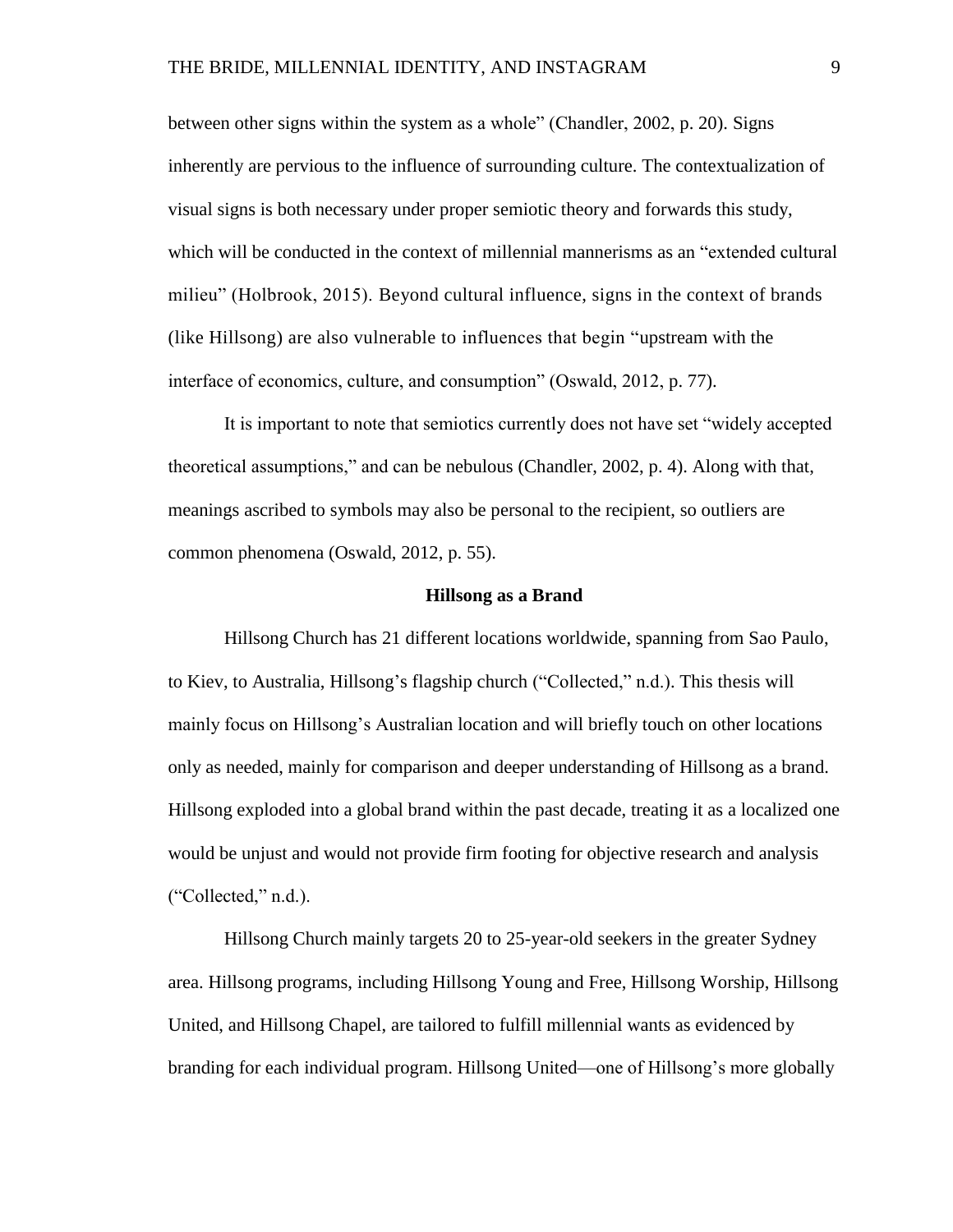recognized programs—grew out of Hillsong's youth group as "a hobby" for young adults (O'Brien, 2015, p. 2). This program has prompted much of Hillsong's growth as a brand.

Hillsong Church's flagship campus rests in the suburbs of Sydney, Australia, and began in 1983 under the name Hills Christian Life Center (Riches & [Wagner, 2017\)](https://www.mdpi.com/2077-1444/9/6/192/htm#B39-religions-09-00192). Currently, it attracts roughly 23,000 churchgoers for weekly worship services (Wagner, 2014). The number of consistent churchgoers they have, even as Australia wanes in Christian tendencies (Hughes, 2017), indicates that Hillsong Australia is at least upholding their growth.

Hillsong Australia sermons are ritualistic and predictable, making improvisation rare (Klaver, 2015). This is partially because, as many corporate brands, they have spread their brand throughout, even going so far as "to branding service work," or, as Manning calls it, "brandscaping" (Manning, 2010, p. 44). Hillsong has done this throughout their sermons and events. Even outside Australia, these gatherings "are usually held in theaters and clubs and resemble multi‐media spectacles like rock concerts with the use of videos, lights, smoke effects, and the performance of hip pastors sharing a similar performative style" (Klaver, 2015, p. 5). Klaver argues that this media-oriented atmosphere moves sermon emphasis "from *hearing* the word to *seeing* the Word" (Klaver, 2015, p. 11). Their intent focus on the visual continues in the formation of their services. Hillsong volunteers greet congregants by the door with signs reading, in bold, "WELCOME HOME," visually inviting participants into community and molding "the demeanor of personnel to encourage consumers to coperform a particular ambience" (Avidsson, 2011, p. 80). In Hillsong's case, this "particular ambience" looks like closeknit community (Avidsson, 2011, p. 80).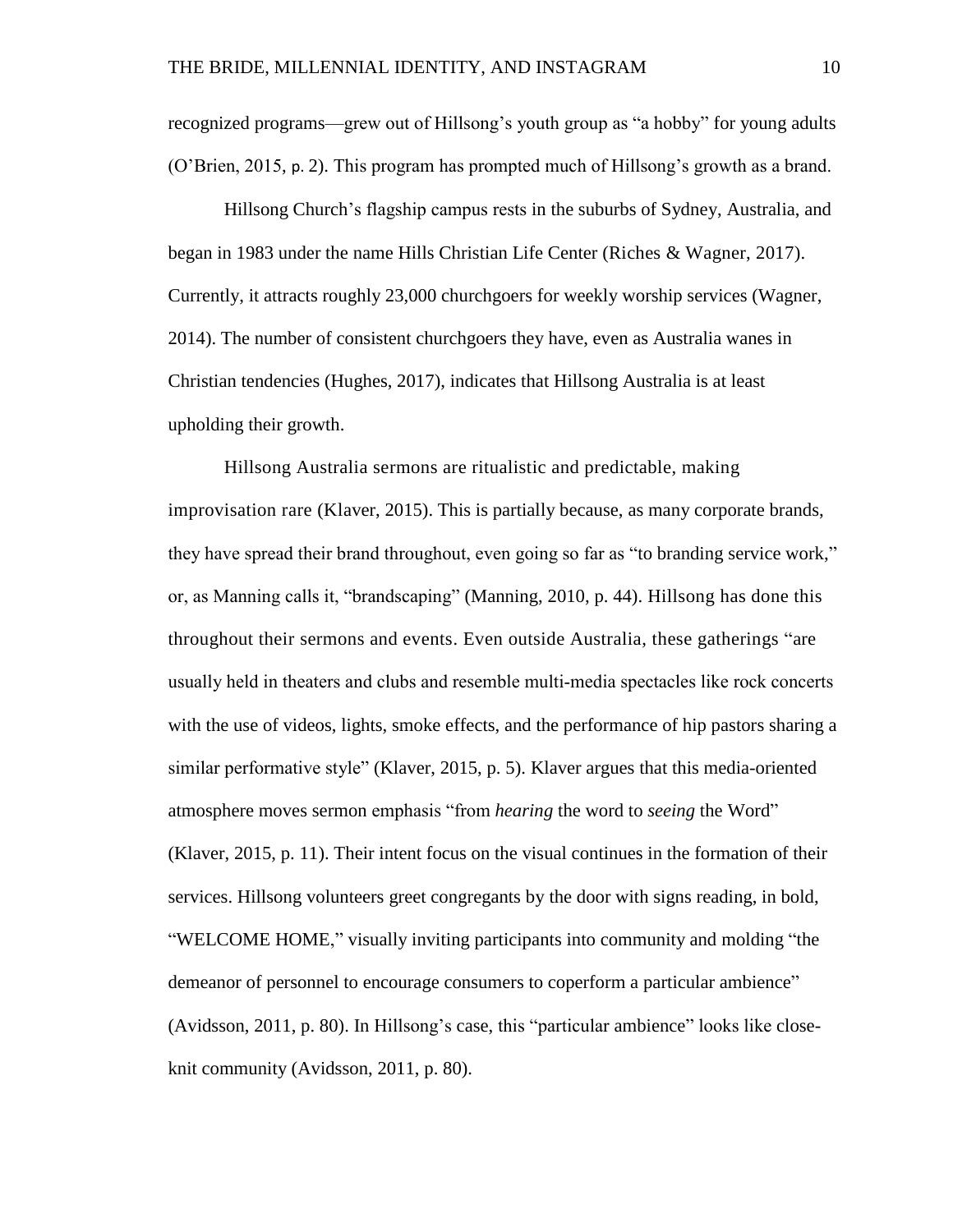Hillsong's brand is consistent in their global reach, demonstrable through their social media presence. Each of their global Instagram accounts are comparable in tone; their brick and mortar locations, along with services such as those described above, also contain similar elements. Within "every Hillsong worship space, banners with the words "Welcome Home" are displayed," a common phrase and sentiment throughout their social media (Klaver, 2015, p. 18). Fulfilling millennial desire to belong to a community and elevating their perceived identity underpins Hillsong's brand.

It is also important to note that Hillsong as a church itself broke ties with its old denomination, Australian Christian Churches, in September 2018, creating their own denomination (Jackson, 2018). This decision aligns with similar behaviors exhibited by millennials regarding identity, behaviors indicating millennials prefer to craft their own identities as they please.

## **Overview of Hillsong Instagram Branding**

Instagram is still a young phenomenon relative to other forms of communication. At the writing of this case study, it is barely two decades old (Lagorio-Chafkin, 2012). Even so, Hillsong has populated the platform with dozens of accounts. Hillsong's likefollower ratio on their Australia account is approximately 2%, calculated by averaging the likes on the last six posts, then dividing the average number of likes by the number of followers. Hillsong posts roughly two to three times per week. They do not appear to respond to comments left on their posts. Facebook incorporated a story feature into Instagram on August of 2018, "reflecting the company's belief that camera-based messaging represents the future of social interaction" (Newton, 2017, para. 3). Hillsong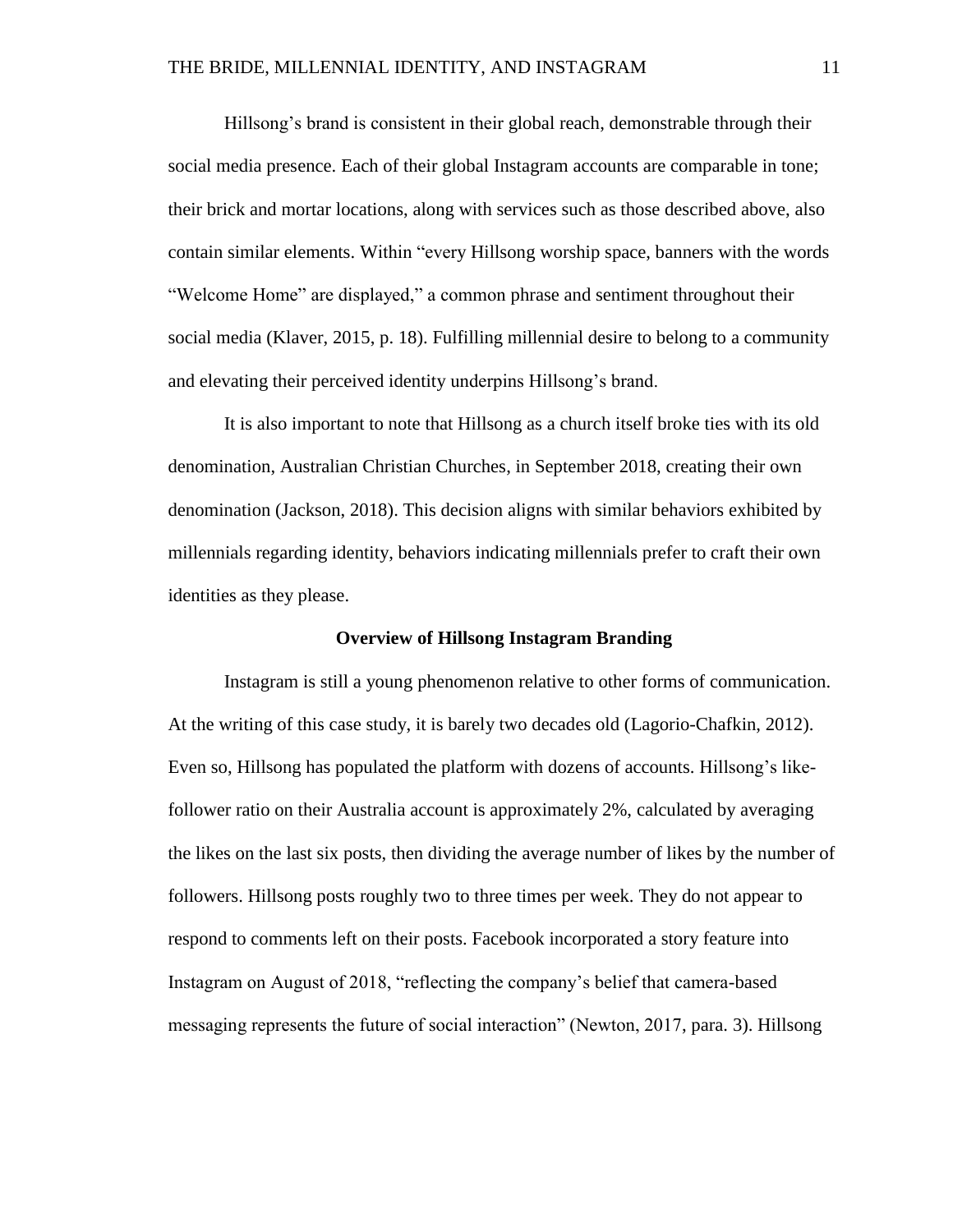rarely uses this story feature, though they have made use of the highlight feature, which permanently pins past "stories" onto the header of their account.

Both photographs and videos posted on Hillsong accounts are typically darker in exposure and high in color saturation. Pictures are a mix of wide and tight shots, oscillating between what is visually space between close friends and space kept between strangers. In terms of linguistics in their Instagram captions, Hillsong Australia largely uses first person plural pronouns to refer to both themselves as an entity and their congregation. Occasionally—when wishing their Instagram followers "Merry Christmas," for example—the caption will contain language drawing a line between Hillsong Church as a brand and its congregation.

#### **Millennial Identity**

Millennials (Hillsong's target audience) present an enigmatic set of traits, possibly attributable to the pronounced impact of social media on their lives. As the first generation of digital natives, social media's impact in the lives of millennials is profound. As observed by Huntley in her book, *The World According to Y: Inside the New Adult Generation*, this new form of technology "is their natural ally, a necessity rather than a luxury;" they are collectively adept in using it (Huntley, 2006, p. 2). The two are inextricable. Of the most popular social media platforms, millennials place most of their trust in Instagram (Shane-Simpson et. al., 2018). This increase in popularity may be attributed to the newly established millennial behavior of building and maintaining relationships through the sharing of visuals, a routine Instagram's structure heartily lends itself to (Holschbach, 2015). Researchers Russman and Svensson argue this swing "towards visuals […] transforms how we relate to each other and the world around us, as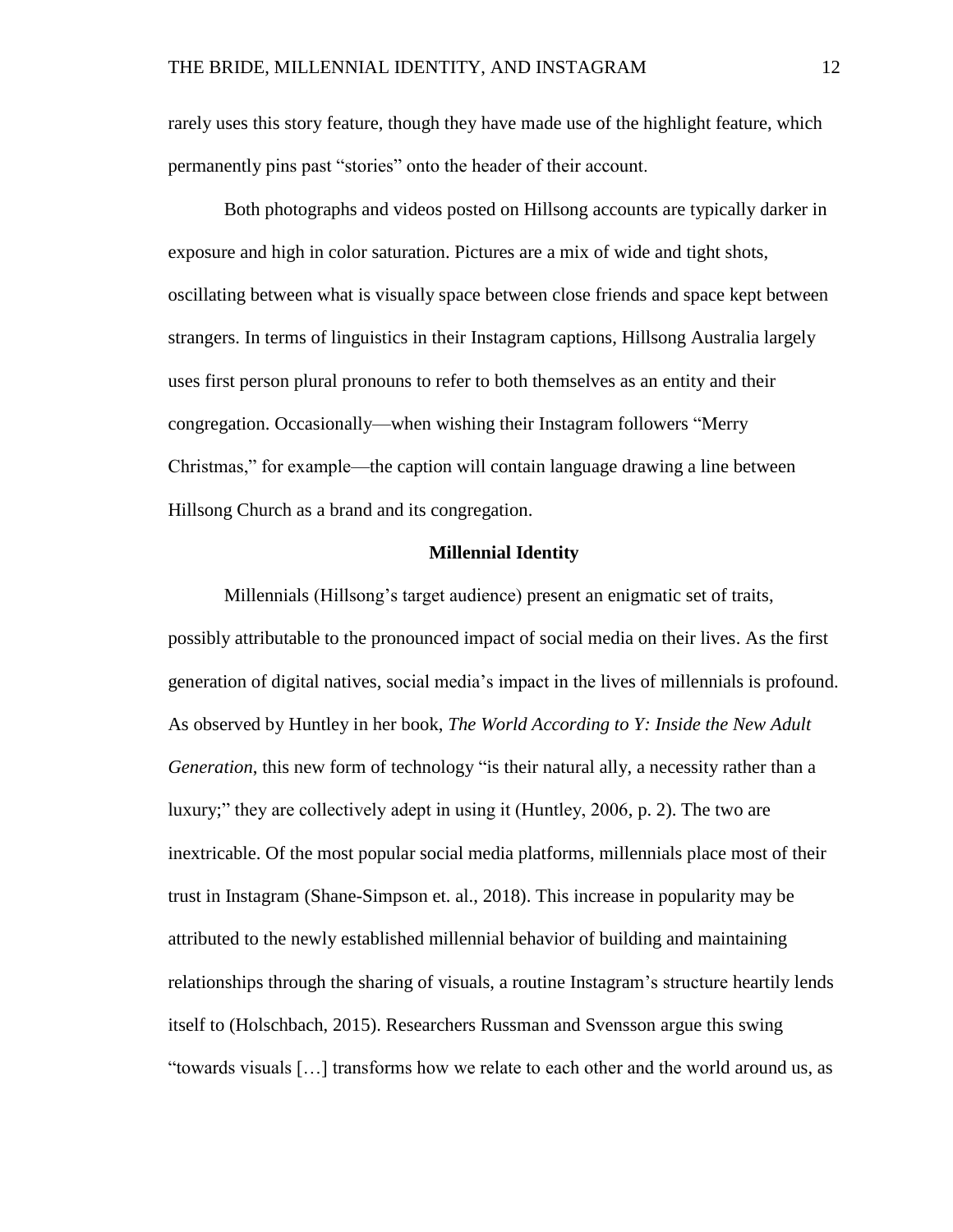well as how we perceive and construct our sense of self" (Russmann & Svensson, 2017, p. 1). Some of this transformation is demonstrated through the now highly ephemeral nature of these visuals. Instagram, for example, gives users the ability to post photos to their story. These photos disappear after a day, permitting users to cyclically replace them and daily remold their perceived identity through ephemeral images and themes (Holschbach, 2015).

At first glance, collective millennial behaviors can seem paradoxical. Criticism and idealism, for example, are both highly valued in their generation (Valentine  $\&$ Stochetti, 2013). However, upon re-examination, observers may note that criticism is merely a fashionable manifestation of idealism for Generation Y, who is also marked by unusual optimism (Valentine & Stochetti, 2013). Arguably, this gives the appearance of hope without commitment, allowing millennials to identify as good people with less effort on their part.

Millennials mistrust brands unless they claim social responsibility, craving authenticity from both brands and their peers (Valentine  $\&$  Stochetti, 2013). These traits feed into the millennial pursuit of extravagant individualism, a chase compelling them to create patchwork identities, picking over and borrowing from different stances rather than taking a traditional "side." Perception is crucial to them, propelling millennials to attempt to control their image using brands, aligning themselves with brands they feel will elevate their perceived identity (Improving Insight, 2015). These behaviors manifest in purchases from brands like Nike, who clearly exhibit their logo on much of their wearable merchandise, which clearly demarcate the wearer as being part of their "tribe." While humans have used "goods to embellish or extend their identities" and "identify with a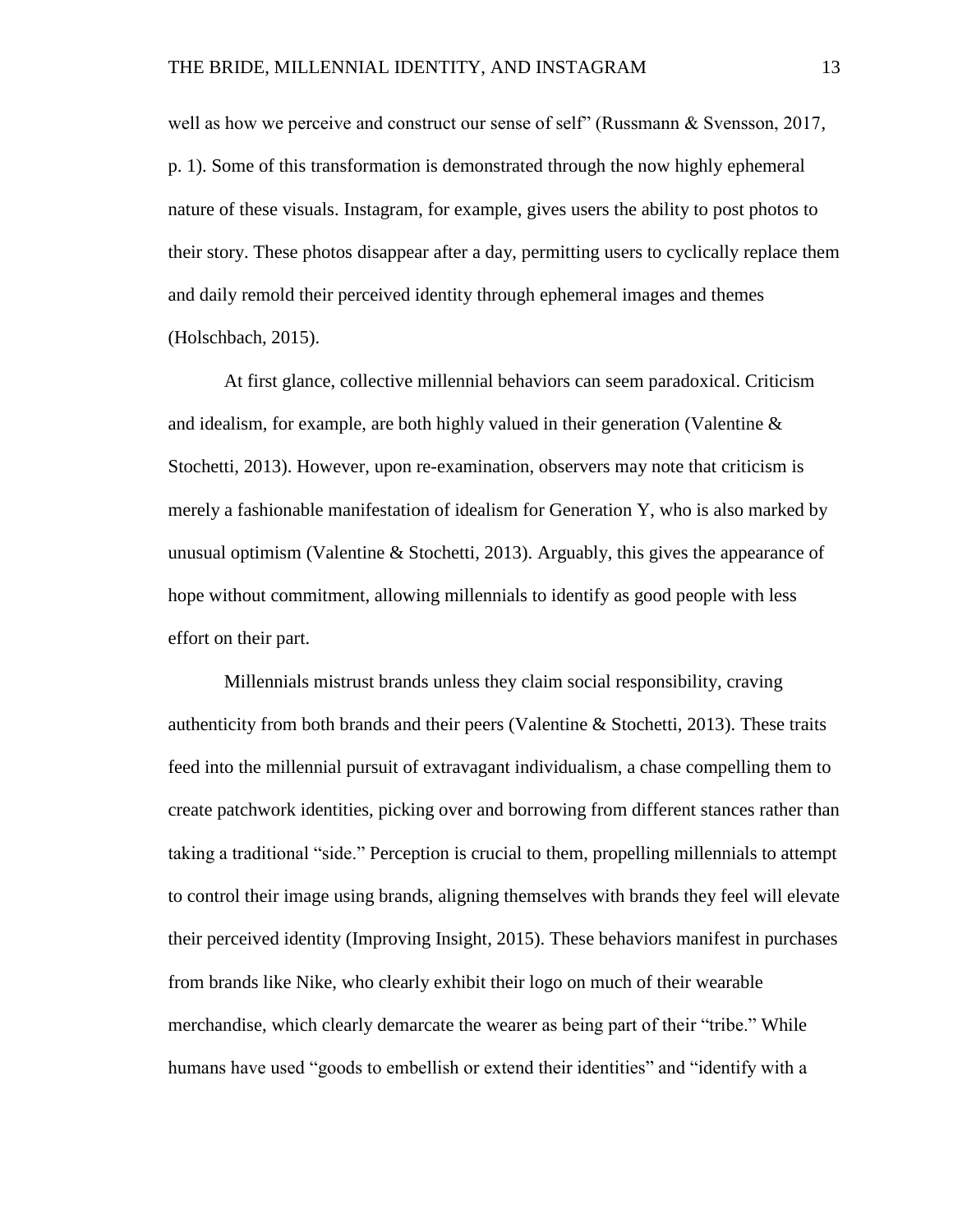group" for generations, millennials are unique in that they are the first to plainly exhibit these mannerisms through social media (Oswald, 2012, p. 17).

Their predictable yet distinctive chase of unique identity contributes to fractures within their generation, potentially casing millennials to splinter into generational cohorts, as Debevec (2013) and his fellow researchers believe. They write that "significant differences between the YM [younger millennial] and OM [older millennial] groups may be predictive of the formation of a new cohort," though they mostly contribute this splintering to critical life events (Debevec et. al., 2013, p. 48). Australian millennials specifically are described as "sheltered, but optimistic," possessing "an overly inflated sense of expectancy to create impact and be rewarded" (Raising the Bar, 2017, p. 6). This unchallenged optimism can manifest in millennials alternating between contentment to discouragement in short spans of time.

## **Method**

Hillsong Australia's Instagram account was studied using a qualitative method. The researcher first conducted a brief examination of Hillsong's more popular accounts, such as Hillsong United and Hillsong Church, along with Hillsong accounts advertising specific locales. Accounts used erratically (approximately less than 20 times per year) were not considered, since they typically did not have enough posts to analyze and had no following to speak of. To offer local churches an analysis going beyond rudimentary best practice for social media (which is easily found online), the researcher chose an account that was at least successful in gathering a high number of followers. This permitted the researcher to spend more time analyzing themes in content and theological ramifications of best practice. After evaluating the predominant characteristics of these accounts, the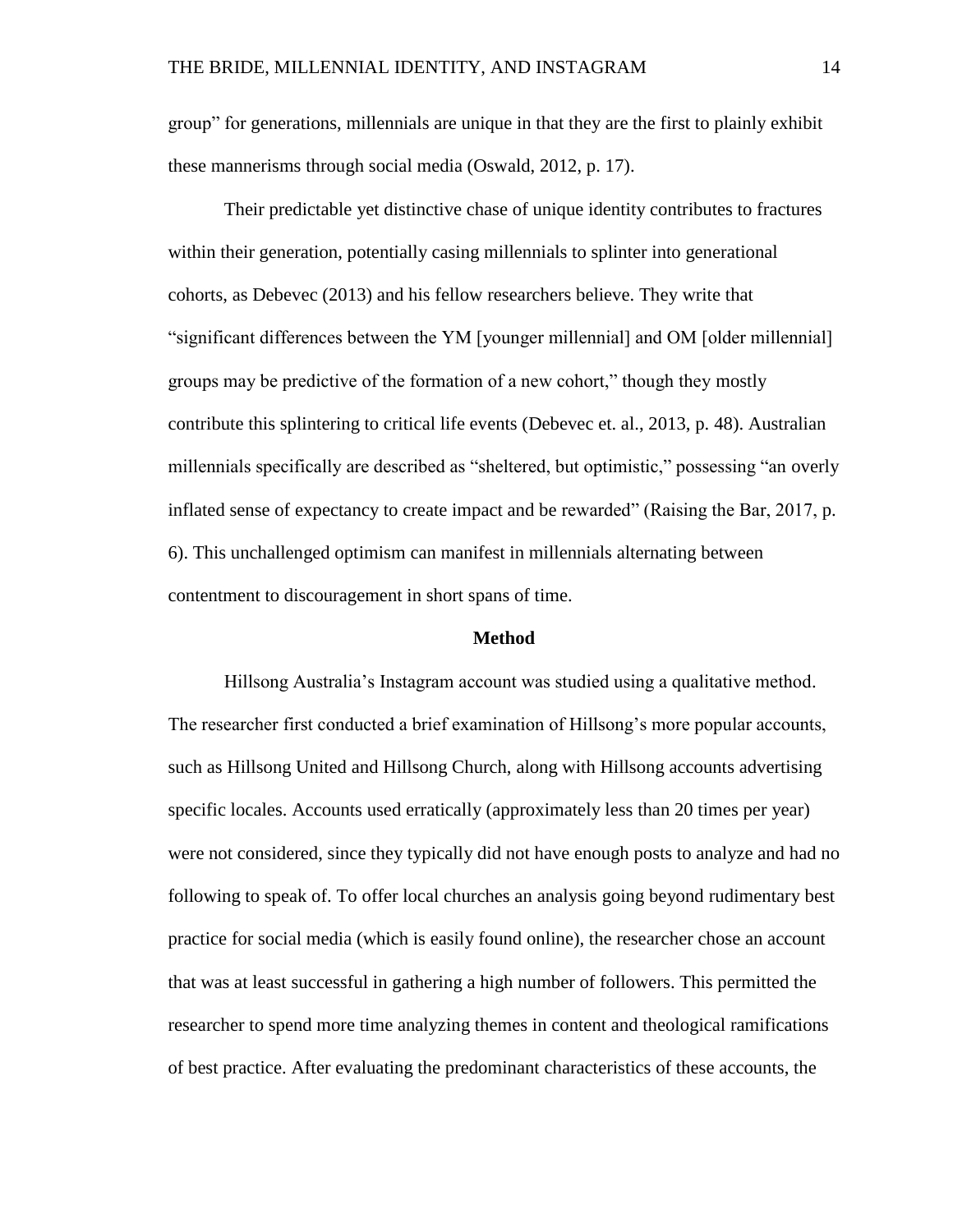researcher determined which accounts exhibited brand traits characteristic of Hillsong while also containing a manageable number of posts for this case study (since it is normal to see Hillsong accounts containing at least 1,000 posts).

The researcher selected Hillsong Australia's account for this case study. This is because the account has posted consistently since 2016 and has 348 posts as of February 28, 2019. Hillsong Australia is also Hillsong's flagship church, where the brand first established their identity and successfully engaged their millennial audience.

Since there is little precedence for analyzation on Instagram, as "Previous research on social media (content) has mainly focused on text (written words) and the rather text-based social media platforms Twitter and Facebook" (Russman & Svensson, 2016, para. 1). Instagram contributes to the formation of perceived community and identity, partially through the "instant sharing of visual moments of the user's everyday life" (Russman & Svensson, 2016). Consequently, semiotic theory was chosen to better make sense of the visuals they symbolize, while acknowledging the context of said visuals.

The researchers first step was to collect Hillsong Australia's Instagram posts by saving the visual frame of each individual post on a Microsoft Word document. If the post was a video, the initial frame was the one used to determine the theme of said post. Each post was printed in black and white. The researcher collected posts up until February 28, 2019, printing those posts before cutting them out and examining each hard copy of each post for predominant themes. Themes were categorized using semiotic theory (specifically the aforementioned Saussure model), determined using only the visual element of the post and symbols within them. Captions were not included or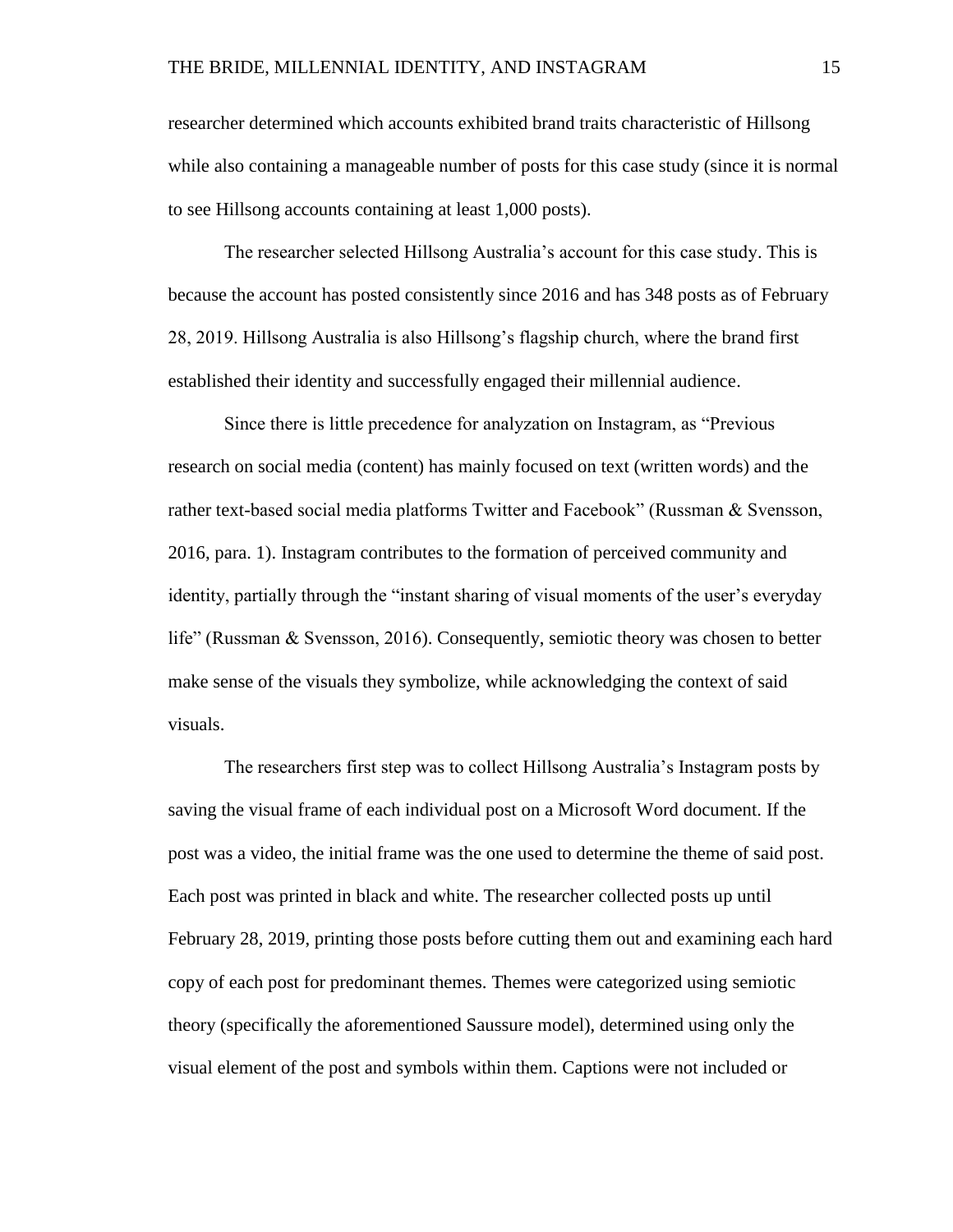examined. Themes were determined using the main subject or subjects of the visual. If the visual was a video, the researcher used the opening frame of the post. The researcher sorted these posts into stacks, depending on their predominant theme. Because of the subjective, nebulous nature of semiotic theory, the researcher chose not to have other researchers group visual posts into themes, for the sake of consistency. The researcher completely re-grouped all posts three times in an attempt to maintain validity. Themes containing a significant number of posts were further divided into sub-themes for deeper analysis. Smaller themes were re-analyzed to determine if they could be grouped into larger themes.

Of the 348 frames analyzed, 12 did not fit an explicit theme. Some frames (specifically frames taken from video content) were either distorted beyond recognition or were completely blank. Other frames demonstrated no clear relevance to Hillsong's brand, nor did any of their visual symbols readily fit a theme. These were mainly unknown landscapes and mountain ranges, along with a shared post from the personal account of pastor Brian Houston containing an image from Google Earth.

#### **Hillsong Case Study Results**

Hillsong Australia's Instagram account contained several themes, two of these were notably more predominant than the rest. The first theme consisted of promotion, the second consisted of entertainment. As a theme, promotion can be split into sub-themes of event promotion, product promotion, Hillsong Church and College promotion, and general "housekeeping" for Hillsong Australia's congregation. Entertainment can be divided into sub-themes of tight shots of the stage, far shots of the stage, and shots including the stage but focused on congregants. The term "entertainment" was chosen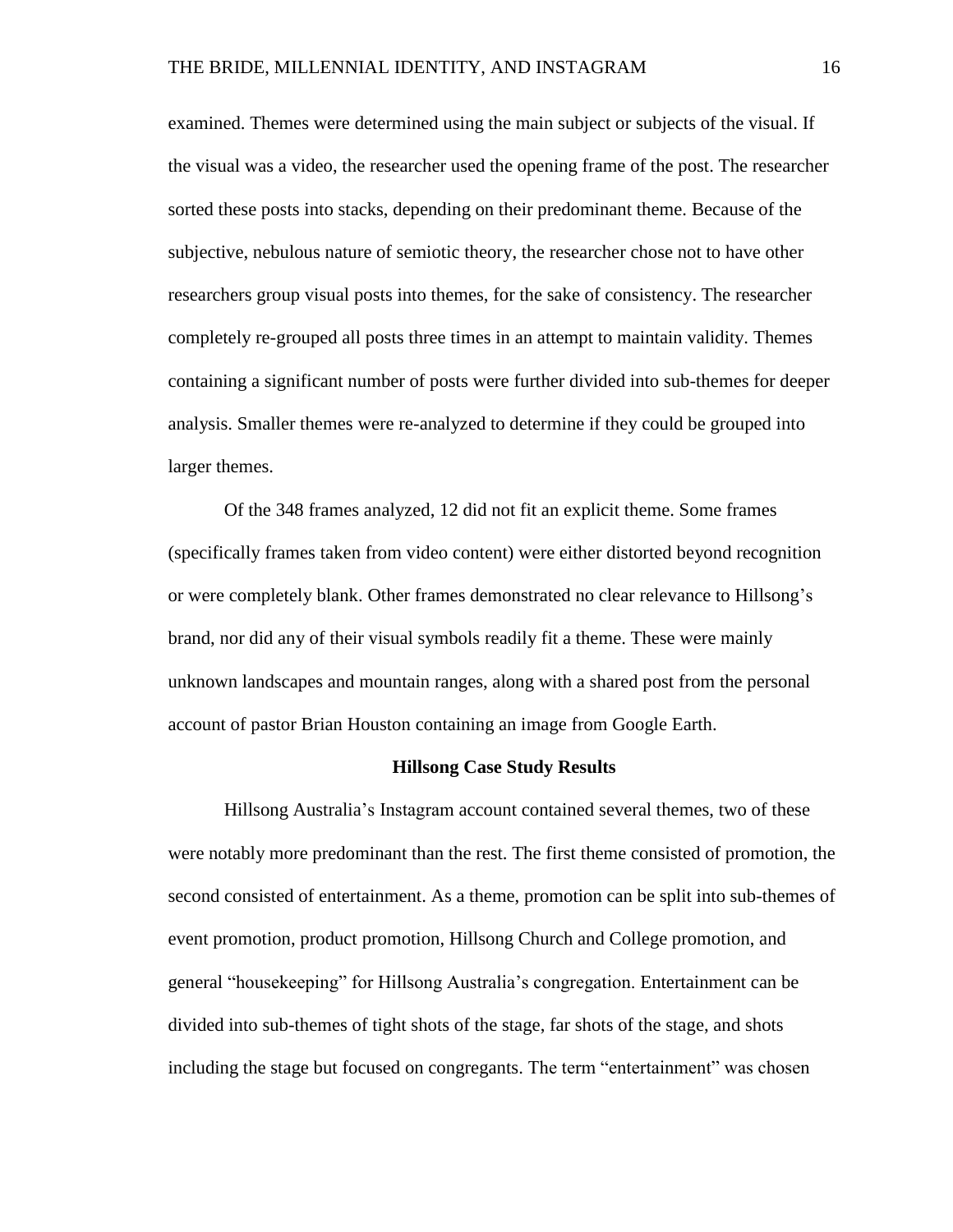because the visual elements of posts within this theme translate more readily as being images of entertainment than images of religious services. The term "entertainment" for this theme was not chosen to make a theological statement regarding Hillsong's selected method of worship or the environment of their services.

## **Promotion**

Of the themes shown in Hillsong Australia's feed, promotion was the most predominant, while the highest populated sub-theme was event promotion. This thesis found that event promotion accounted for over half of the overarching theme of promotion.

Most event promotion consists of pictures of the actual events (typically Sunday church services and conferences). Examples of these pictures include simple, modern graphics giving event information, guerilla marketing used to promote events (such as symbols relating to a Hillsong sermon series drawn on a beachy shore), pictures of congregants enjoying events, and pictures of guest speakers on stage. Pictures of the physical event are more infrequent, indicating that Hillsong is less concerned with sharing how events went and more concerned with drawing attention to the event before it occurs.

Graphics constitute a significant portion of event promotion. These graphics include sans-serif typography, connotating modern aesthetics (if treated visually and not linguistically), with the incorporation of a few sparing symbols (such as the cross). The repeated symbol of the cross connotates religiosity, chiefly evangelical Christianity.

The remaining sub-themes under promotion showed up infrequently in comparison to event promotion. These include product promotion and Hillsong Church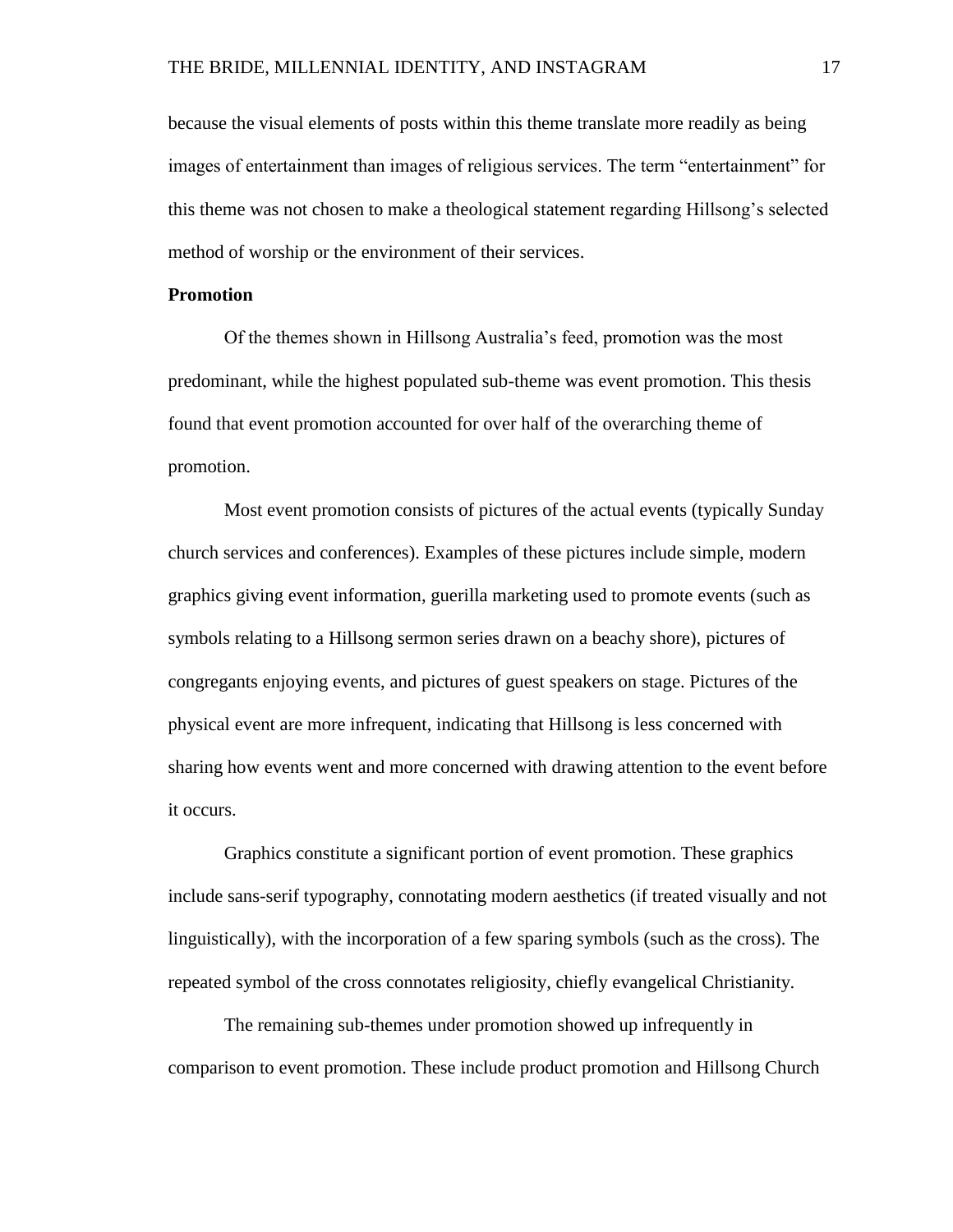and College promotion. Occasionally, some cross-promotion was evident in the promotion of products. Hillsong Australia posted graphics encouraging the consumption and purchase of materials authored by the Houston family. The remainder of these products were directly tied to the Hillsong brand. Examples of these visuals include modern, minimal graphics and images of album art from Hillsong brand music. Hillsong Church and College promotion included visuals like clean, minimal graphics, aerial photographs of cities in which Hillsong has satellite campuses, and visuals incorporating Hillsong's mantras; "Welcome Home," and "A Place To Belong."

Throughout many of these graphics and church promotional materials, cityscapes are featured prominently. Cityscapes serve as a motif which brings fast-paced, cosmopolitan living to mind. Many of these shots are taken during the evening, making the city appear more sophisticated and lively, since the heightened contrast better displays city lights. Some of these shots also appear to be time-lapses, meaning what were once, say, headlights from individual cars, become streaks. This lends a significantly more modern, streamlined look to the shot.

# **Entertainment**

Within the theme of entertainment, the most dominant sub-theme was close shots of people on stage. These tight shots account for approximately 68% of the overarching entertainment theme. Hillsong Australia's' heavy use of close-quarter shots of pastors and artists demonstrates a blur between "presence and absence" brought about by mobile technology and social media (Villi & Stocchetti, 2011, para. 35). By utilizing tighter shots, Hillsong blurs the distinction between "those who are physically and/or emotionally close from those who are not" (Villi & Stocchetti, 2011, para. 37). Users are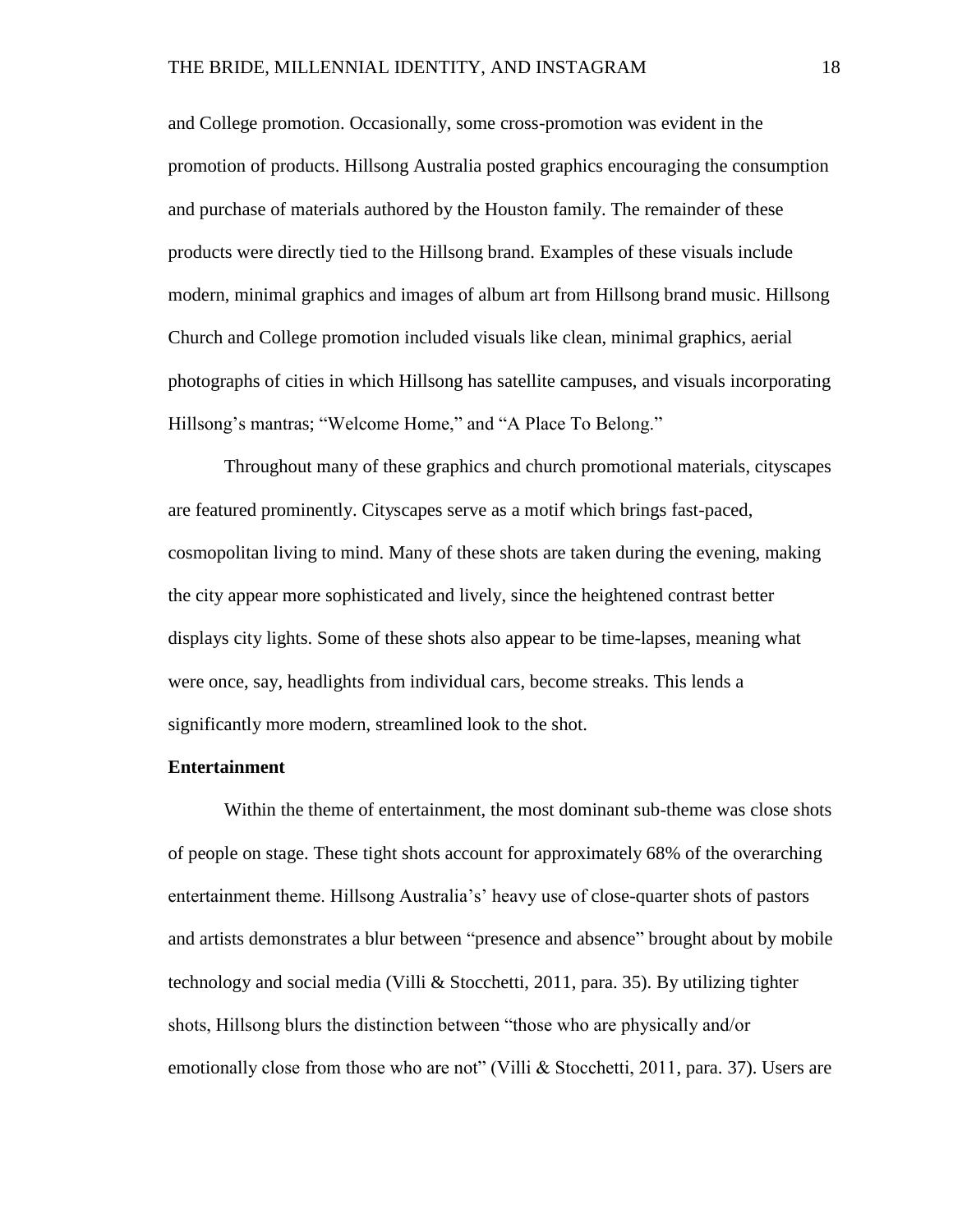being visually forced into a feeling of emotional closeness by mimicking physical closeness to the visuals' subject. As written by Amaoka, people "within a group tend to maintain the distances between each other within a certain range that maximizes their degree of comfort. These distances reflect the type of their relationship" (Amaoka et. al., 2011, para. 1). Most shots do not widely differ in terms of composition, they mainly vary when it comes the subjects being captured.

Examples of these close shots include pictures of well-known worship leaders mid-song with hands uplifted, speakers caught in a humorous moment, artists backlit by spotlights and wreathed in smoke, along with pictures of guest speakers incorporated into graphics.

Dramatic, almost theatrical lighting is prominent shown in most shots. Many of these visuals display artists being spotlighted on stage, either as individuals or in groups, with the crowd darkened. This lighting brings concerts and dramas to mind, bringing connotations of performance into the viewers mind.

# **Discussion**

Instagram is dominated by visuals. Many of these visuals are intended to strengthen relationships via "The instant sharing […] of the user's everyday life," which has contributed to the platform's acceptance (Russman & Svensson, 2016, para. 2). This forced sense of intimacy via visuals has dulled the sensitivity of millennials users to traditional standards of privacy, meaning the Church must follow Hillsong's lead in sharing increasingly more visuals, windows into the life of their congregational family.

The promotional streak running throughout Hillsong Australia's Instagram account served several purposes. Practically speaking, these photographs of merchandise,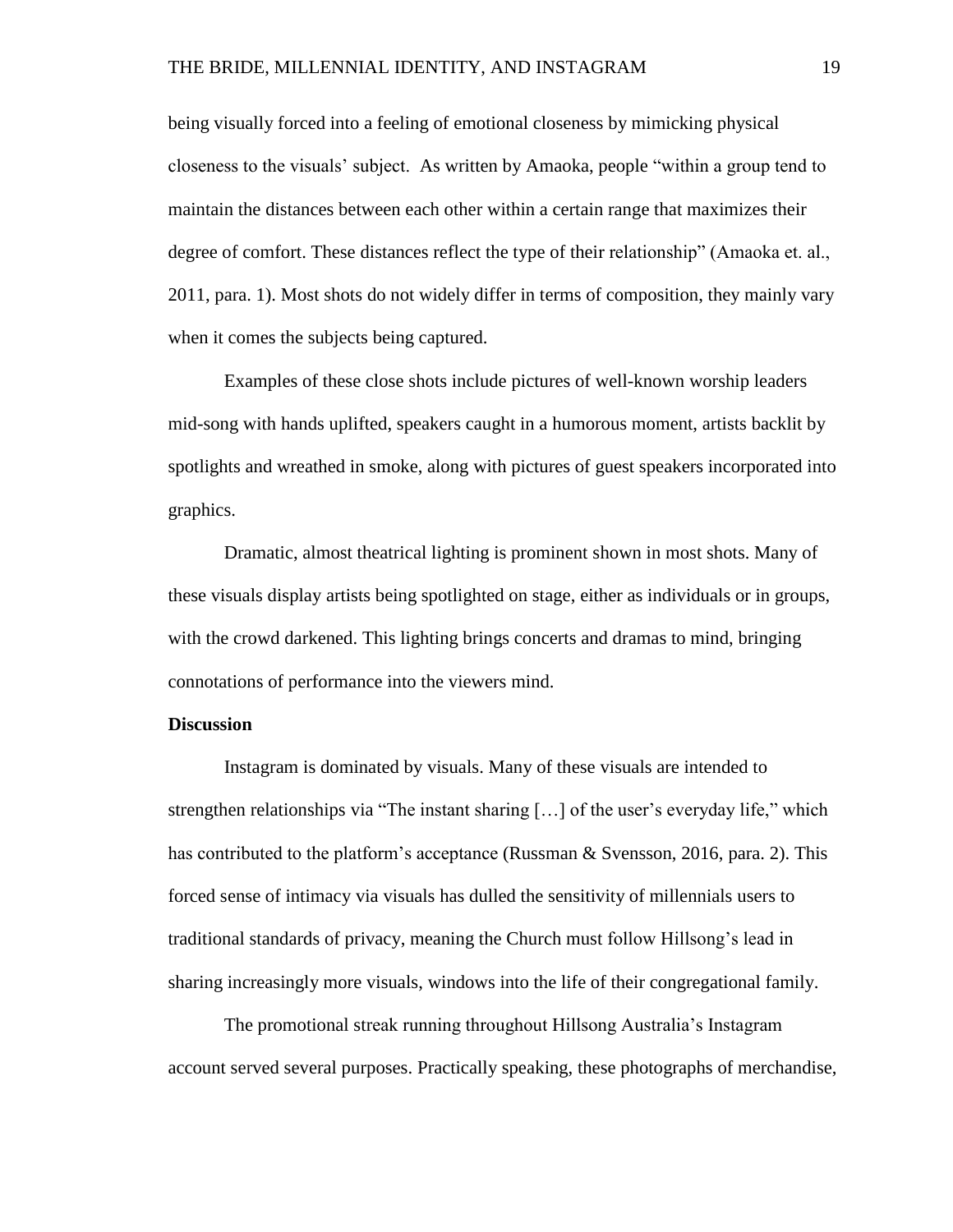events, and album cover designs promote engagement with congregants and noncongregants. But the modern graphics also make the brand more attractive to millennials hoping to align themselves with brands that will somehow elevate their perceived identity.

As demonstrated through the entertainment theme dominant in Hillsong Australia's Instagram account, perceived proximity in visuals relays an abundance of information to the viewer. Their abundant use of tight-frame shots of artists and speakers pushes users into a feeling of closeness, planting them superficially into Hillsong Australia's Church community and into proximity that typically reflects distance kept between close friends, according to proxemics theory.

### **Foundational Theology: Reflecting the Bride**

This case study will now analyze Christian scripture to lay a foundation for practical social media application, focusing on scriptural presentation of church community, personal and local church identity, and the use of symbols in scripture and the history of the Christian Church.

John notes that Christ followers are marked by deep-set, God-given love for each other (John 13:35). Familial love of this depth firmly sets the Bride apart from the rest of humanity, who can only cling to their inborn selfishness (Freeze, 2017). In the New Testament, Christians went so far as to send finances to their peers, such as when Barnabas and Paul transported a collection fathered by Antioch for followers in Judea (Acts 11:27-30). Actions such as these throughout the New Testament also set expectations that separate congregations would be devoted to one another. Church family as it is meant to be—vibrant and committed—cannot help but be evangelistic. Their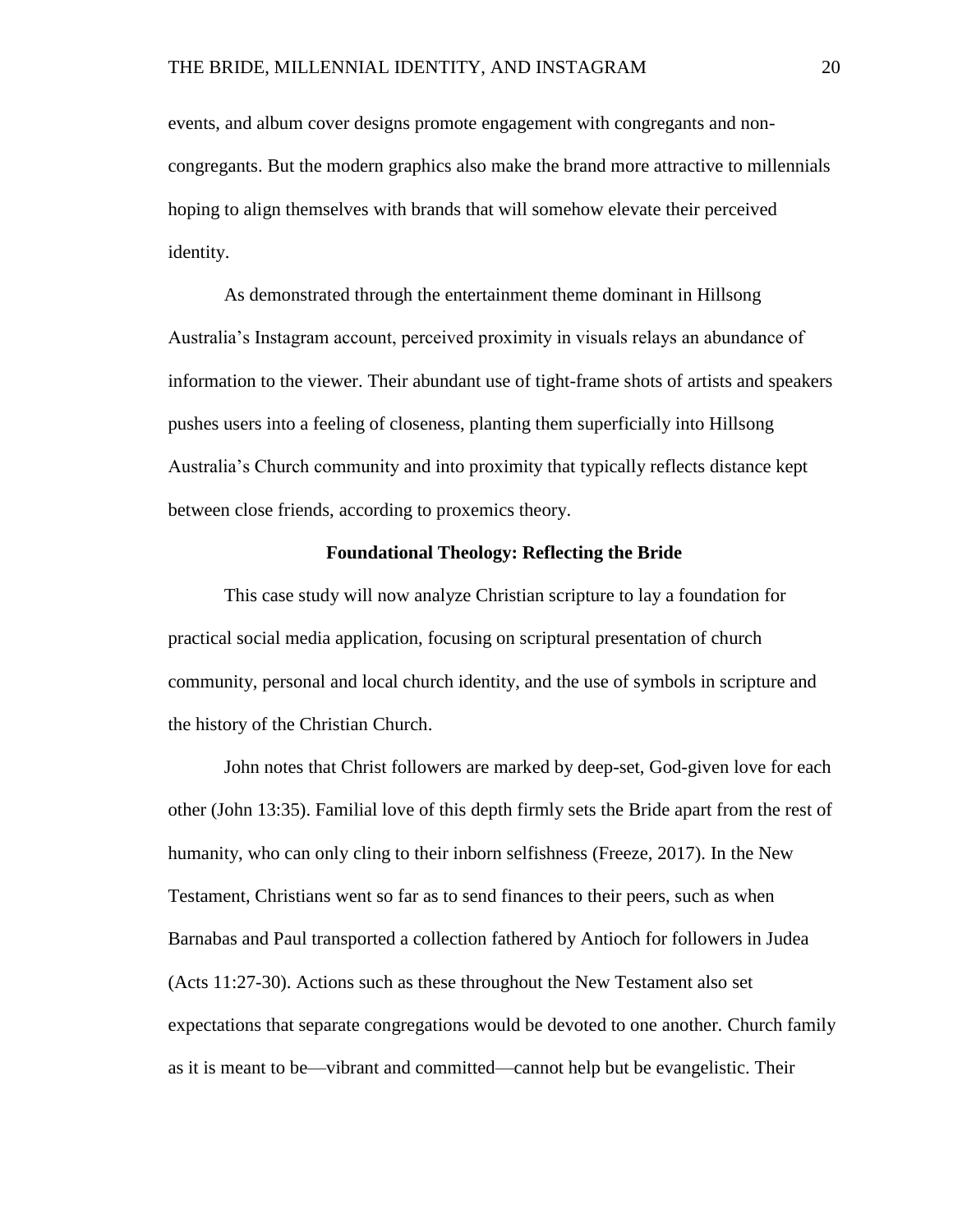ongoing behavior combined with the sharing of their individual testimonies (as prompted by scripture) creates a magnetic, bright community (Revelation 12:11). Social media is incapable of manufacturing such a congregation. It can only reflect the pre-existing.

Evangelism naturally flows from Christians, observable in the behavior of new converts such as Paul, who preached the gospel almost immediately after his conversion (Acts 9:19-20). God requires that His Church reaches out and "make[s] disciples of all nations," demonstrating relentless generosity regardless of where they are in their spiritual maturity (Matthew 28:19). Scripture makes it clear that part of evangelism is done through simply reveling in ones' Christian identity. As written in Matthew, Christians are "a town built on a hill [which] cannot be hidden," something which does not need to ask for attention, but simply exists and is seen (Matthew 5:14). This illustration is pushed further a few verses later, where Christians are commanded to "let [their] light shine before others, that they may see [their] good deeds and glorify [their] Father in heaven" (Matthew 5:16). The language used in that verse indicates a passive action, indicating that followers only need to permit their God-given identity to naturally flow out of them, including traits gifted by the Holy Spirit (Galatians 5:22-23). This identity causes them to shine as brightly as stars "in a warped and crooked generation" (Philippians 2:15). Visually speaking, the difference between light and dark is painfully obvious, indicating that Christians, as "God's special possession," are easily picked out from the rest of the world (1 Peter 2:9). While Christians do not necessarily need to go out of their way to make their identity obvious, it is important to note that scripture calls the Church to share testimonies, described as powerful weapons in the Christian faith (Revelation 12:11).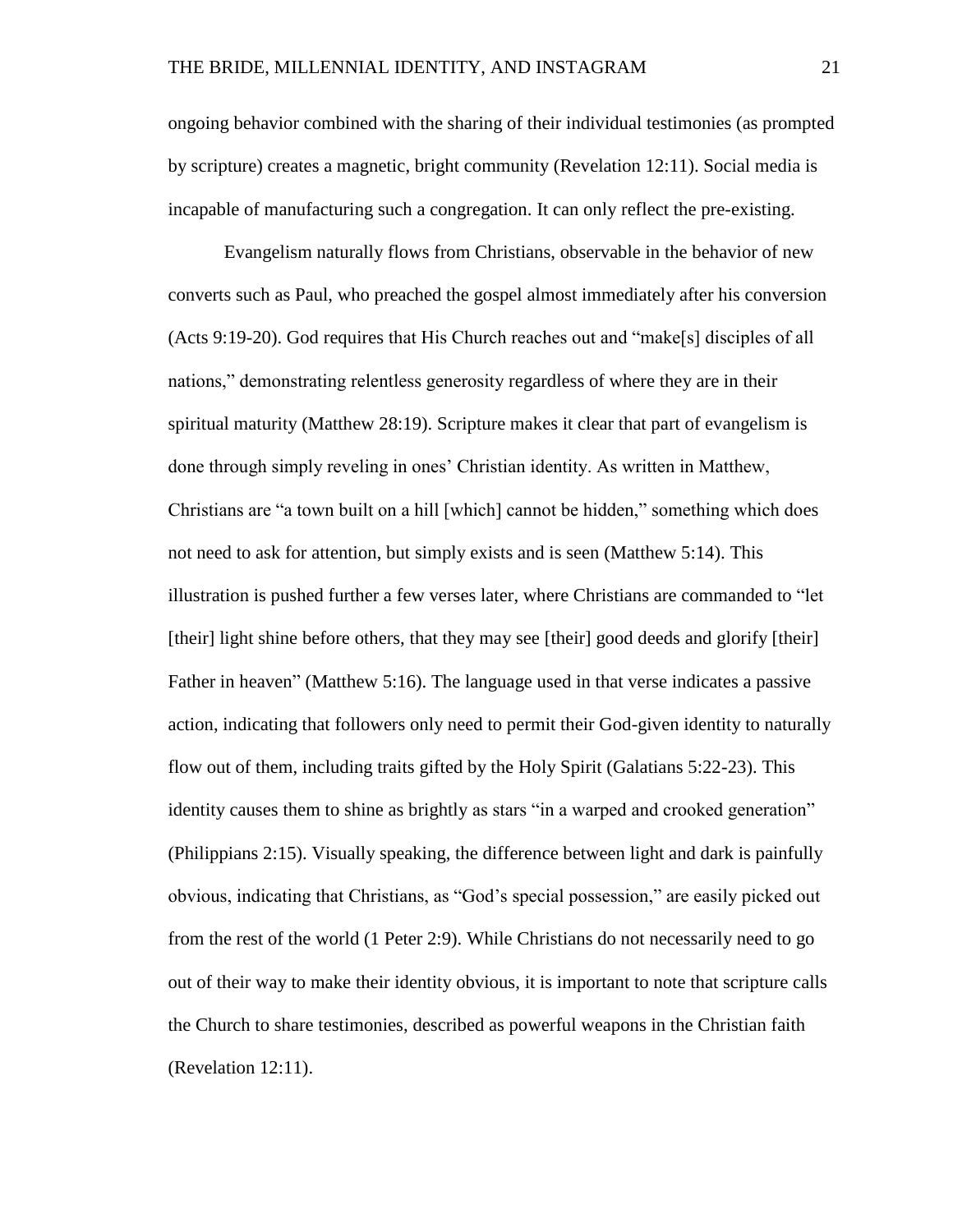The Bride is constituted of hundreds of local congregations. Scripture sets clear precedent that these localized churches are to encourage and uphold each other in unity (1 Peter 3:8), and that all Church members are to meet consistently for the sake of encouragement (Hebrews 10:24-25). Promptings such as these are especially evident in Acts and the Pauline letters. Paul urged Christians to "carry each other's burdens" and support one another in any way possible (Galatians 6:2), "bearing with one another in love and pursuing unity whenever possible (Ephesians 4:2-3). Though friction between congregations is unavoidable, Paul treats separate congregations as part of what should be a devoted whole, as communities which should be "mutually encouraged by each other's faith" (Romans 1:11-12).

Scripture exhibits an intentional, pervasive use of symbols. Many of these symbols are used to describe the Church, such as when scripture refers to the Church as the Bride of Christ (2 Corinthians 11:2; John 3:29; 2 Corinthians 11:2). Scripture presents the symbol of the Bride using deeply visual language, describing her as "arrayed in fine linen, clean and bright," another symbol representing the "righteous acts of the saints" (Revelation 19:8). In Ephesians, the Bride is further described as "radiant," and "without stain or wrinkles," visually symbolizing her holy nature (Ephesians 5:27). Mentions of the Church (in this context, Israel specifically) as a Bride appear in the Old Testament as well (Isaiah 62:5). Traditionally, brides across cultures are dressed in such a way that they can easily be seen for who they are, purely by sight. While there is certainly more conceptual meaning underpinning this symbol, its' profoundly visual nature—combined with its consistent use throughout scripture—demonstrates the importance of visuals and their underlying meaning within the Church. God used fire to visually separate Christ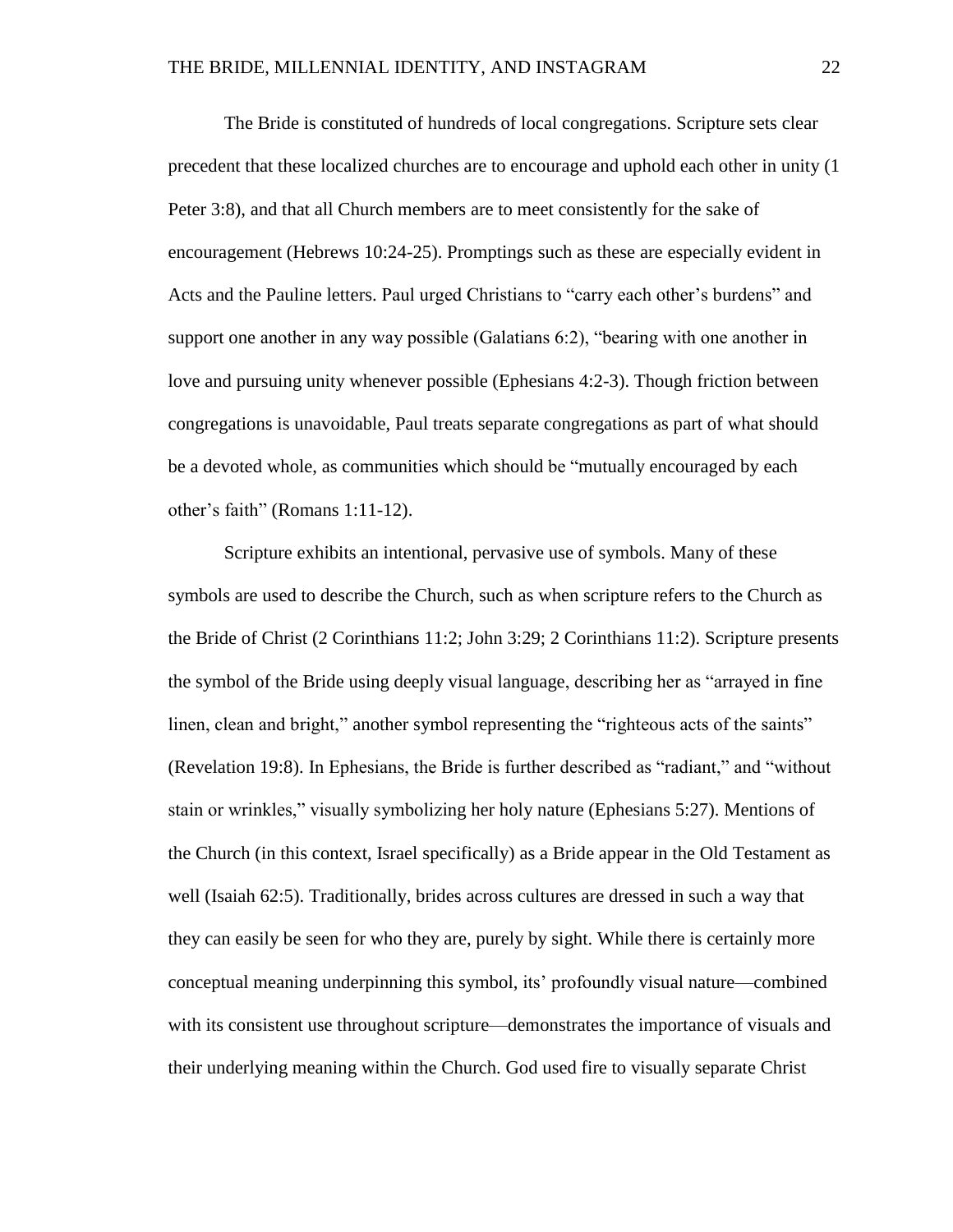followers when the Holy Spirit was sent to them (Acts 2:1-4), though this could have been done without any visuals whatsoever. God relayed clear directions regarding clothing for the Israelites throughout Leviticus and Deuteronomy, again, visually marking Israel as His own (Deuteronomy 22:12; Leviticus 19:28). One can further observe the importance of visual symbols in accepted Christian liturgy. Traditions such as baptism, anointment, and communion are all visual practices, indicating, respectively; new gospel identity, the empowering of God's spirit, and the sustaining salvation of Christ.

Scripture also established a tradition of appropriating cultural symbols. God Himself did this, ascribing truth to them by altering that symbols' visual appearance, something He did when He created the Abrahamic covenant. God used cultural symbols that, within that speicifc context, indicated a covenant by creating an aisle of animal carcass halves (Genesis 15:10). Traditionally, two people walked through this aisle to show they entered a covenant together. But God altered that symbol by walking through the "aisle" alone, shifting the meaning of that cultural symbol for the sake of sending a message to Abraham that God alone would fulfill both sides of the covenant, a foreshadowing of the gospel (Genesis 15:10-17). The cross itself originally carried no religious meaning. Initially, it stood for a tortuous death at the hands of the Roman empire. The Christian faith consistently uses what is secular, visually speaking, and modifies its appearance to present the gospel.

## **Acknowledging the Nature of Social Media**

Before delving into practical application, the researcher will clarify two concepts dealt with in the next section. The first involves the inevitable effect a lack of resources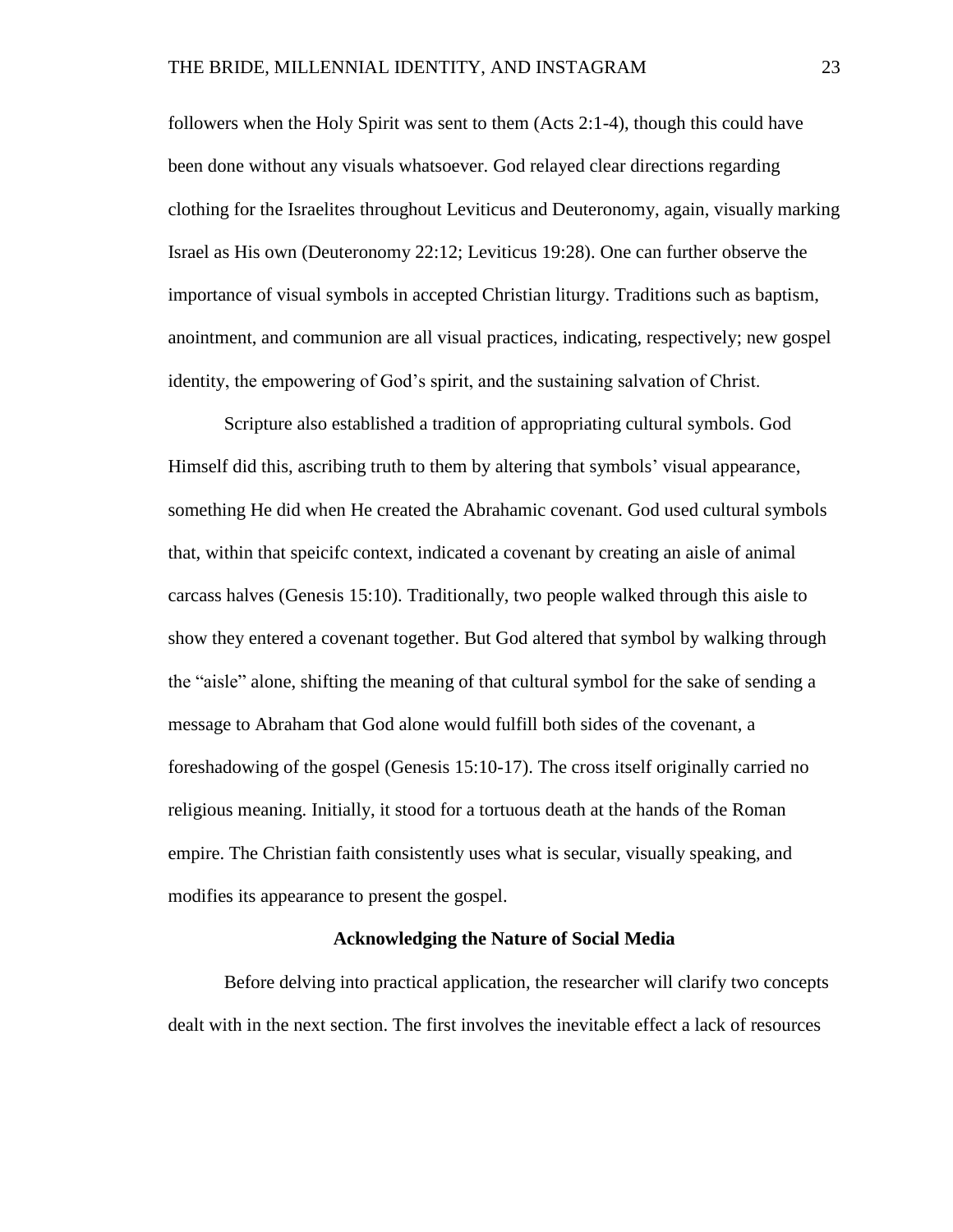will have on local churches, the second acknowledges the place of social media in the context of gospel life.

This thesis acknowledges that not all local churches are equipped to maintain a consistent social media presence that presents their church's community while engaging their target's perceived identity. Some researchers suggest that "denomination headquarters or councils can provide their member churches that lag behind in social media utilization with technical support" along with "training in communication technologies" (Lee, 2017, para. 42). Local churches without those resources can also turn to online resources for training and guidance in the world of social media. If these resources are unavailable, congregations may need to select methods of best practice and suggested application they will uphold, leaving the rest to (ideally) be implemented at a later time.

It should also be acknowledged that social media is exclusively supplementary. Platforms like Instagram should never be the primary generator of church community and identity, nor should congregants spend inordinate amounts of time there. Rather, social media accounts are mere reflections of congregations, and social media—in respect to individual time spent there—should be treated with caution. Churches must understand that "problems in [church] communities do not hinge upon lack of access to shared information about each other's lives" (Veenstra, 2014, para. 33). Rather, these problems stem from the fallen world the Bride calls her temporary home. Social media will not change that, but it can be an exceptional tool under the stewardship of a wise church. Arguably the Bride has an advantage in social media; scripture strips humanity of pretense and shows their true inner mechanics, including their wants and needs. As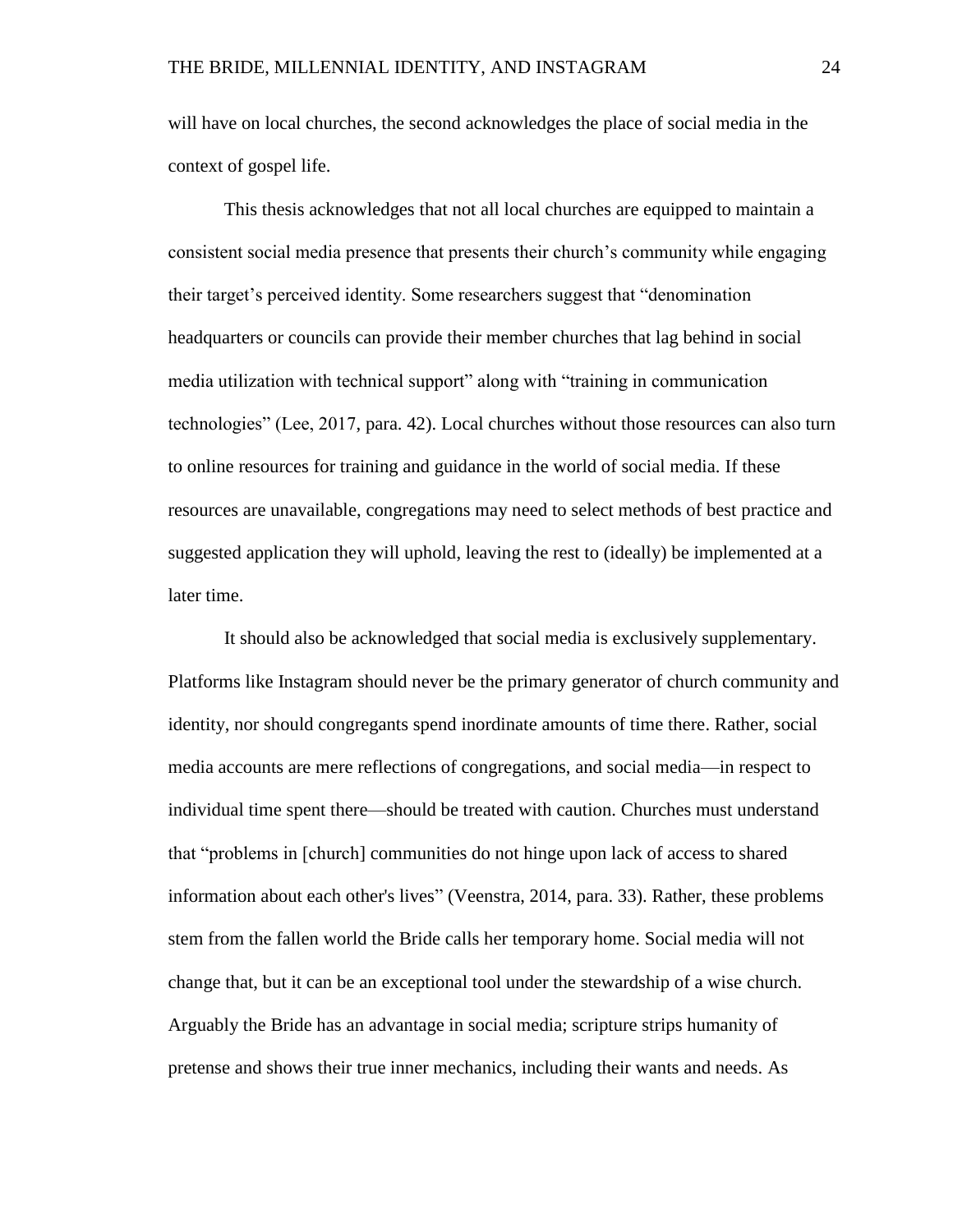demonstrated by this case study, effective social media accounts do not simply populate their account with high-quality visuals. Engaging accounts understand the cravings of their average user, whether they come to be numbed, for a sense of community, or to augment their perceived identity (Hoffman, 2017). The Church has an opportunity to reach people at their most vulnerable, in moments where the young search for identity and the lonely reach for community. Again, this should not be done exclusively through social media, which cannot fulfill man's desire for identity and community. As written by Rand (2009):

The popularity of social media seems to testify to the fact that many people miss what the church used to provide: a place to know others and be known, a place to weep with those who weep and laugh with those who laugh, a place to bear one another's burdens and share one another's joys—not just once a week or once a month or at Easter and Christmas, but daily. (para. 12)

Social media, as postulated by Rand, is tangible evidence that desire for community is going unfulfilled. Consequently, this thesis does not advocate that the use of these platforms is emphasized to the point of eclipsing time invested in tangible church relationships. Rather, it presents social media as a redeemable mission field, one enabling discipleship across oceans, providing back-door access into daily rituals, and nudging congregants to abandon shoddy, man-made identities for scriptural ones.

## **Practical Takeaway for the Local Church**

As demonstrated, God calls His followers to exercise uncompromising love and commit to fellowship. Extending this commandment into the landscape of social media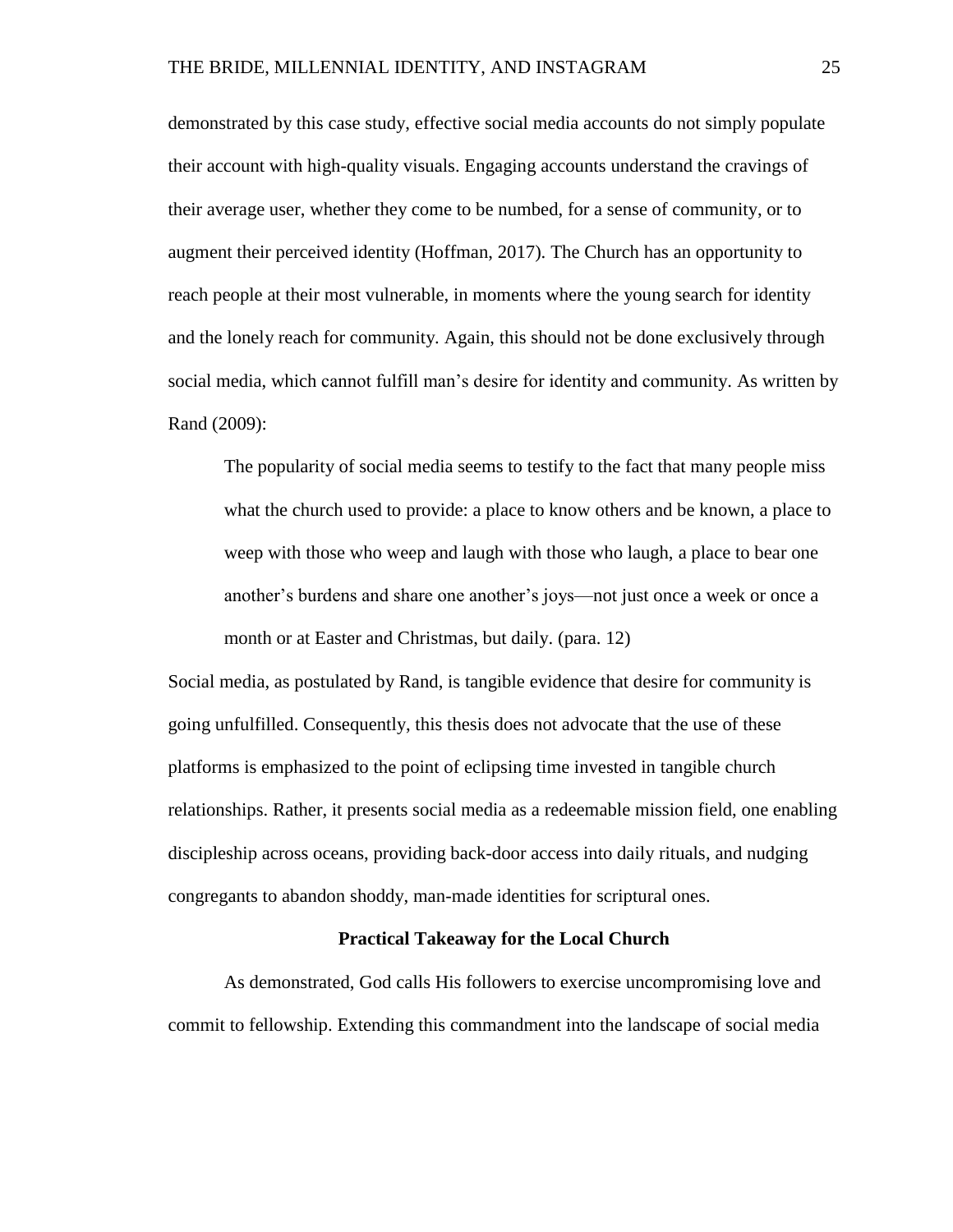has may have several manifestations, including; prioritizing the congregation, perpetually gathering, sharing testimonies, and networking with other churches.

Scripture sets clear expectations for Christians to prioritize their love for God (Luke 14:26), along with their love for and devotion to His Bride (Romans 12:5). Living this commandment out in Instagram looks like churches prioritizing their congregation when producing visual content. Prioritizing the immediate congregation will continually vary from church to church because of factors including local culture, shared experiences, individual background, etc. When curating visual content, something as simple as color choice must be made with the congregation first in made. The creator must continually ask themselves what visual symbols within that post will mean to congregants specifically, only thinking of outside viewers in terms of accessibility and staying "without fault in a warped and crooked generation" (Philippians 2:15).

Another manifestation of prioritizing the congregation on social media is offering multiple avenues of digital fellowship. Love within a congregation partially consists of social support, local churches should use social media to reach those habitually spending time there, such as millennials. Populating their digital environment with visuals of gospel community and identity serve as bright points of outreach in a landscape that, otherwise, is vapid and dark. Social media can also help congregations love those who sorely need their church's support, yet are unable to physically be there (Freeze, 2017). This can be caused by something as simple as ones' schedule or as trying as a physical disability. Veenstra wrote that social media permits to the Bride to perpetually gather in situations such as these, stating that: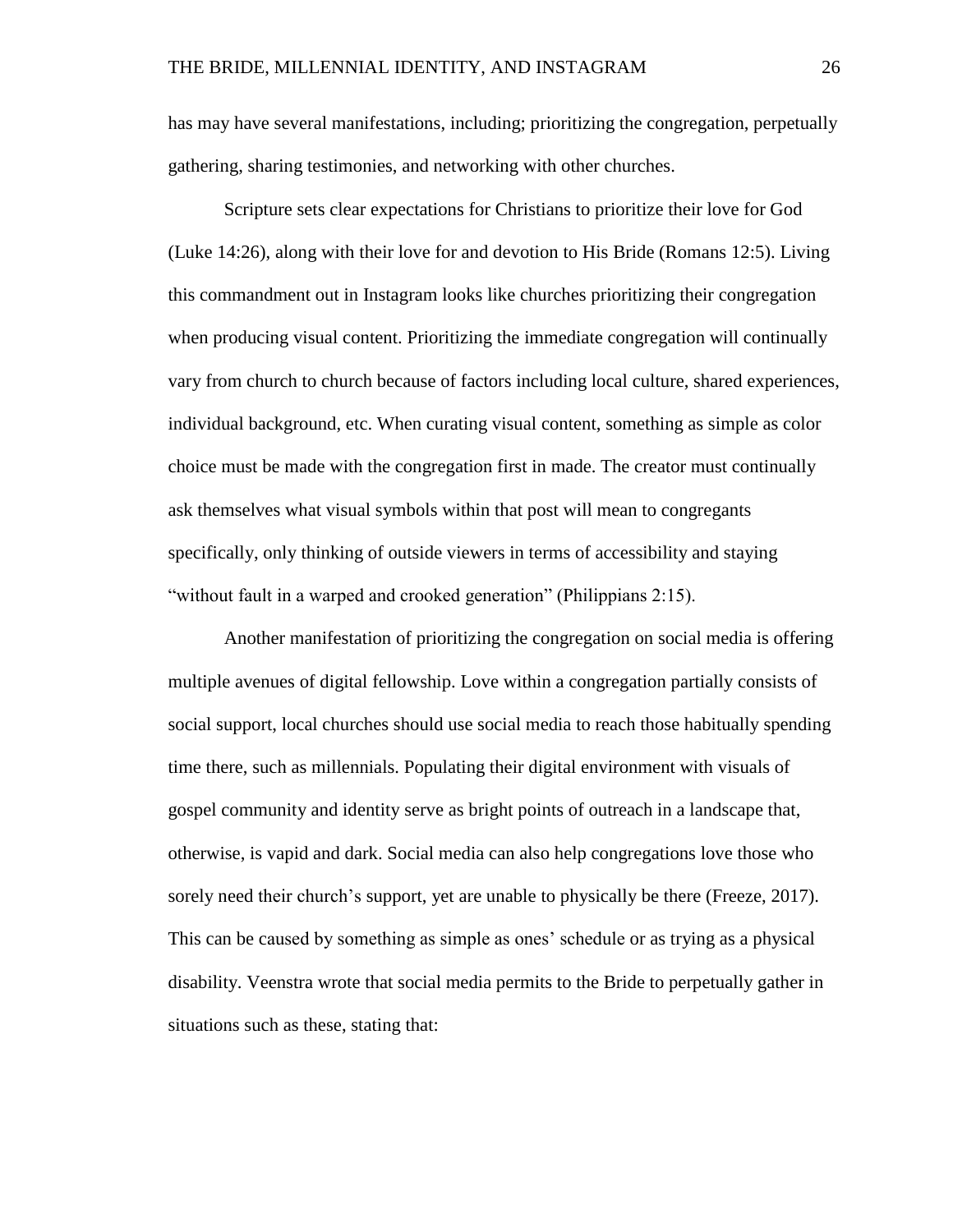If church is the body of Christ gathered, then once again the church's doors are open day and night. 'When distances, disabilities, social anxieties or access to transportation make it challenging for believers to connect in person, social media presents a more accessible space. (Veenstra, 2014, para. 9)

Digital presence should never replace tangible, face-to-face fellowship, as established in the above foundational theology section. That being said, Veenstra demonstrates that social media (if properly wielded) could fill a need many congregations grapple with. Churches must establish a social media presence to better engage with their congregation, both the upcoming millennial generation and those who are physical separate from the congregation.

Few testimonies from Hillsong Australia are posted on their account, local churches would not be advised to follow Hillsong's example here. Sharing testimonies is part of healthy church life, fulfilling the desire of millennials to forge connections and find identity in community. One can observe bits of testimonies being shared by Instagram users, who daily participate in the "instant sharing of visual moments of the user's everyday life [which] has made the platform popular" (Russman & Svensson, 2016). Public figure, Christian, and comedian Chaz Smith placed a highlight entitled "HOPE" on his Instagram account. In it he shares the gospel with his followers via video, explaining that he found comfort in Christian scripture while going through a trying season (Smith, 2018). While this is a private account, Smith's choice inadvertently raises a challenge to local churches. Few churches share the gospel on their Instagram account, in some accounts even scripture rarely makes an appearance.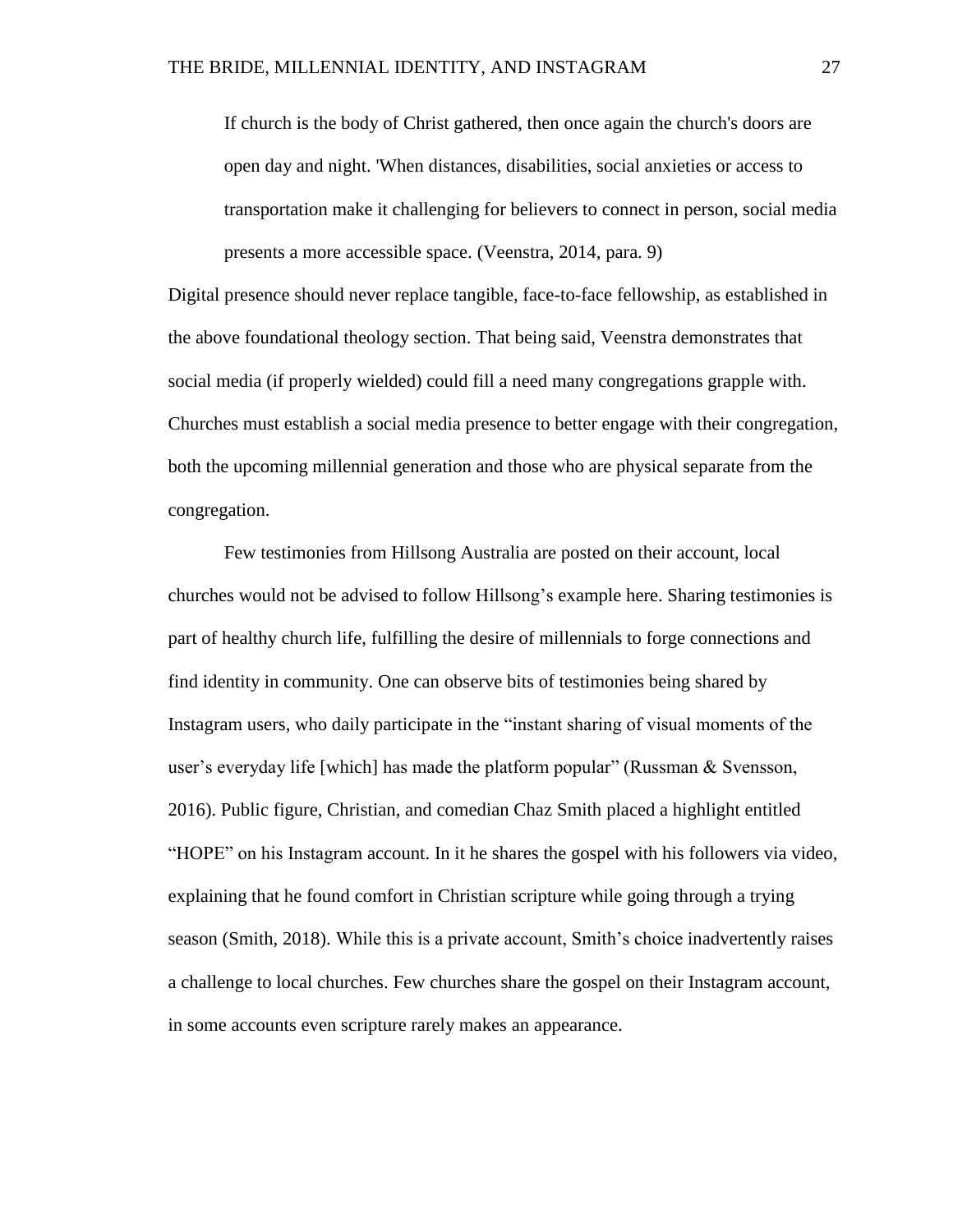Hillsong lost an opportunity in the realm of testimony sharing, especially considering the Church is called to "undivided visible fellowship" (Newbigin, 2008, 72), and the fact that more than 130,000 people attend their Sunday services on a global scale (Hillsong Church Fact Sheet, n.d., para. 5). Millennials clearly ascribe weight to identity. Coupled with their desire to associate with brands that seemingly align their perceived identity with their desired identity, sharing congregant testimonies should be integral to church Instagram routines. Churches also should ensure their holistic identity as a local church is being shared in the form of doctrine and works of faith. As demonstrated in this case study, Hillsong Australia shared less than a dozen visuals which were explicitly and visually tied to doctrine (by this, the researcher mainly refers to scripture and typographybased visuals, bear in mind the researcher did not analyze captions). Scripture makes it clear that conversion comes from relationship. Both divine and earth-bound. While the Church cannot expect social media alone to convert, the Church also cannot expect community to flourish when they withhold their gospel identity in public accounts.

Along with visually presenting their unique identity as a congregation through testimonies, local churches should consider posting visual reminders of their place in the holistic Church. Individual congregations are called to support their fellow churches for the sake of the Bride, this can occur even through social media presence. One simple way of doing this is to share visuals of local churches networking with each other. This is easily be done by sharing pictures of events where local churches collaborate with each other, or of local church leaders meeting together. Visuals such as these remind the congregation that they do not solely belong to their specific church.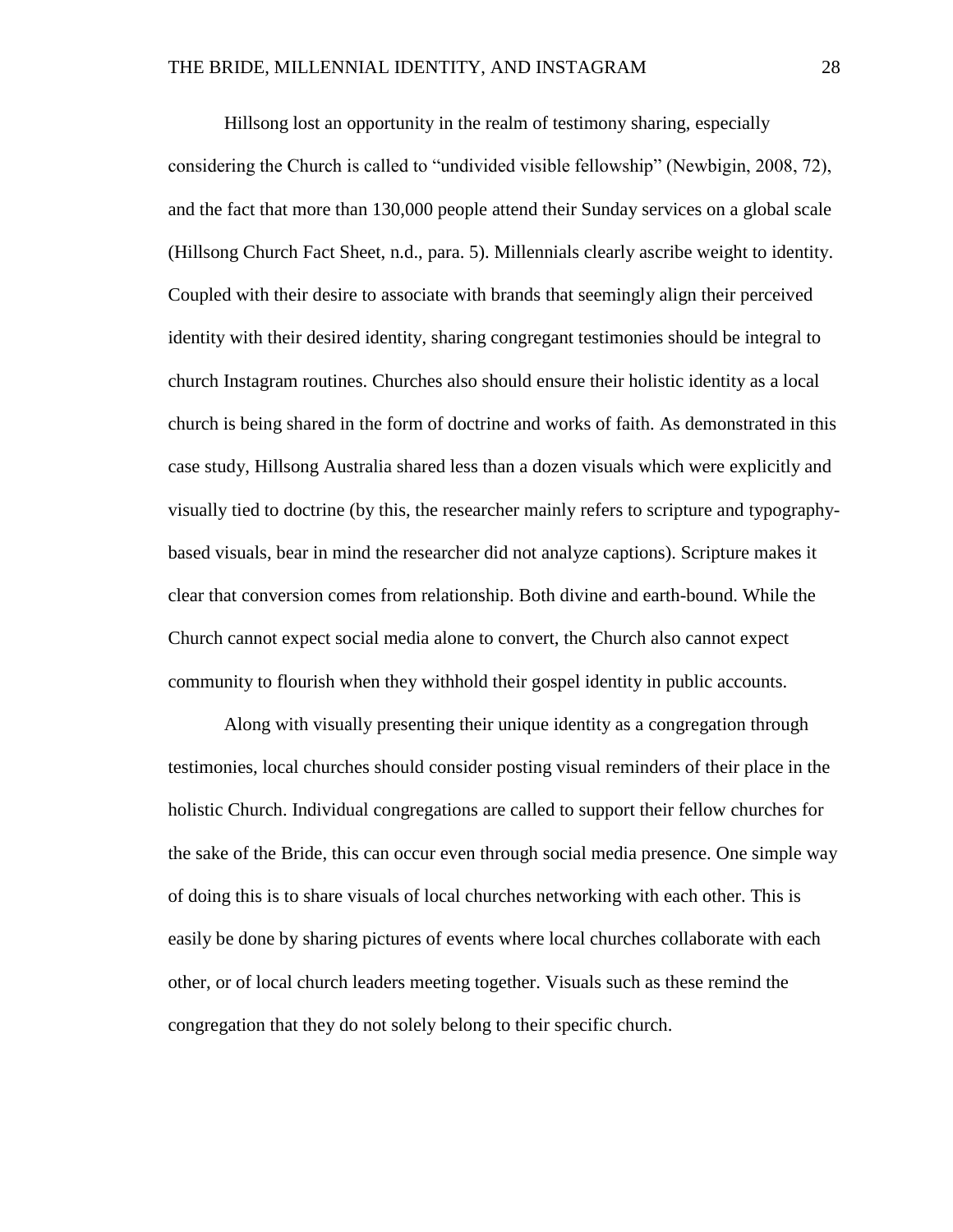Beyond guiding the behavior and theology of congregants, visual signs of networking further encourage other local churches and leaders to network with that specific congregation. As church leadership member Matt Thompson stated, "Because of social media you know what they're [other local churches] up to and what they're thinking. And that develops things on the relational side" (Veenstra, 2014, para. 19). Hillsong Australia does this to an extent on their Instagram. Though these posts were not mentioned in the above analysis, Hillsong Australia shared a couple posts from outside pastors, particularly Bob Goff. These posts displayed his face clearly, visually tying outside leaders into Hillsong Australia's Instagram account. A handful of posts containing the faces of outside spiritual leaders are on their account as well (all these posts fell under the "entertainment" theme). Most of these subjects could be described as evangelical brands with a global presence. These include leaders like Louie Giglio and Christian Caine. Hillsong Australia also shares visuals of Hillsong worship leaders, such as artists Brooke Ligertwood and Taya Gaukrodger. Hillsong Australia's account shares visuals of other, more localized Hillsong church accounts (all fall under the "promotion" theme). Yet Hillsong has not posted many visuals of them networking with local church accounts (outside of their brand) on Instagram.

Social media is an excellent tool for outreach. While congregants should be the primary concern on church accounts, this does not mean churches should entirely ignore God's command to disciple the lost, even if only on the social media landscape (Matthew 28). One of the first methods church accounts can use to visually proselytize is to decrease their use of visual "Christianese." For example, many churches heavily use the cross, which congregations may want to include less often in social media accounts so as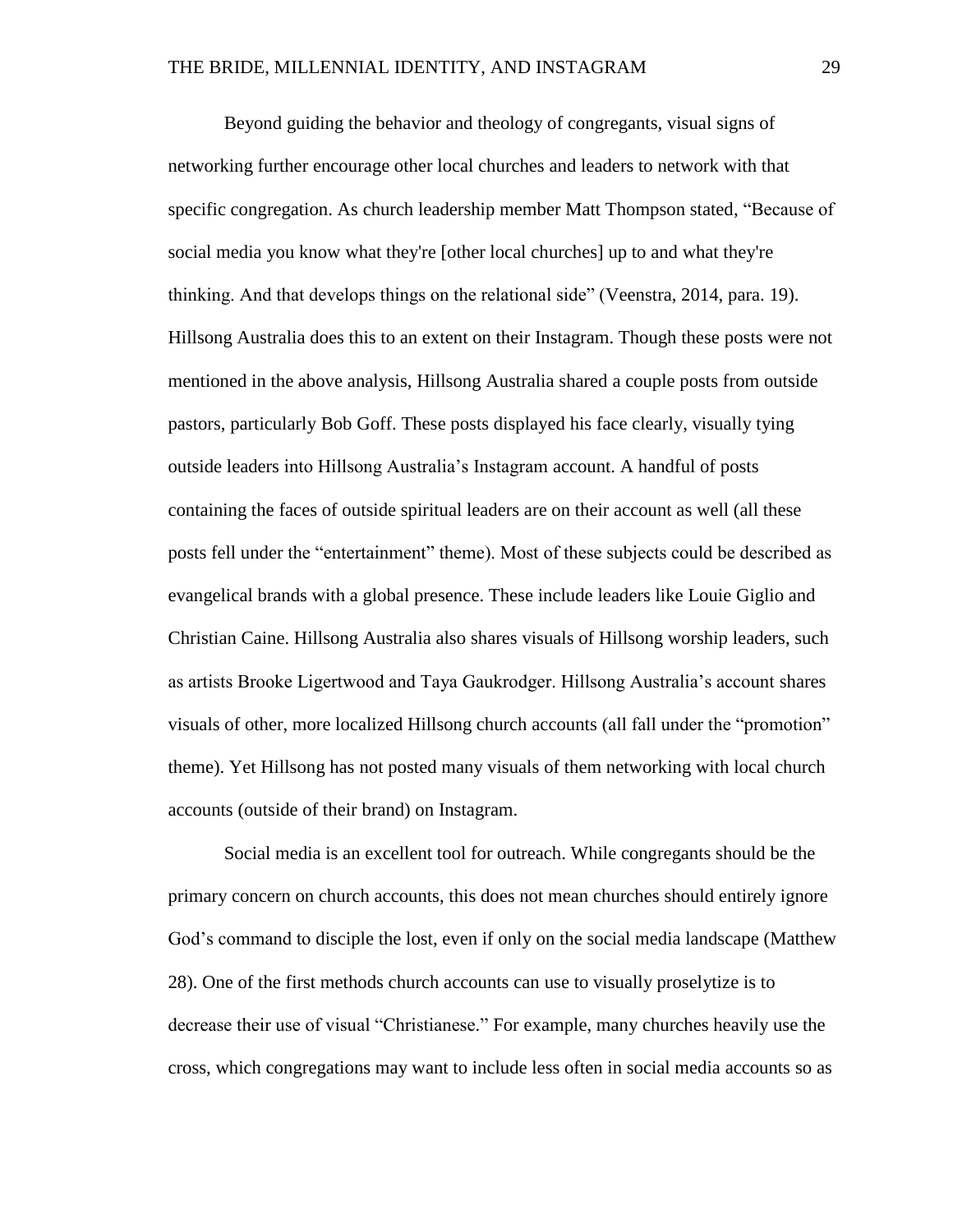not to exclude onlookers. As a seeker church, Hillsong Australia does this well. They appropriate visuals used in the secular, millennial world, and assign different meanings to them by, for example, presenting them alongside explicitly religious symbols. Visual gestures such as this can affect how readily newcomers will approach a local church's community.

Another practical mode of social media outreach for local churches is to modify their use of hashtags. Typically, church accounts only use hashtags pertaining to the niche their brand occupies. While restricting hashtag use to that brand's niche follows logically, and is traditional practice, populating tags that typically go unused by Christians could mean reaching people in need of gospel identity and community. This is partially because the church, unlike most brands, "primarily exists to minister to people, disciple people, fellowship with others, and evangelize the world. The church does not primarily exist to market itself" (Lim, 2017, para. 57). Hashtags largely exist for marketing purposes, meaning the church has more freedom to use hashtags creatively than other brands. Evangelism inherently calls for the Church to meet unreached people where they are. Relevant hashtags for individual posts can and should still be included with a few evangelistic ones, the ratio of evangelistic to relevant hashtags can even be shifted depending on the content of the post, and whether it is intended for congregants or outreach.

Evangelistic efforts can also be improved through the simple act of generosity, specifically in the formation of social media content. Hillsong Australia asks users to attend events and purchase merchandise notably more often than they offer content that meets wants or needs within their congregation. Depending on the church, that may look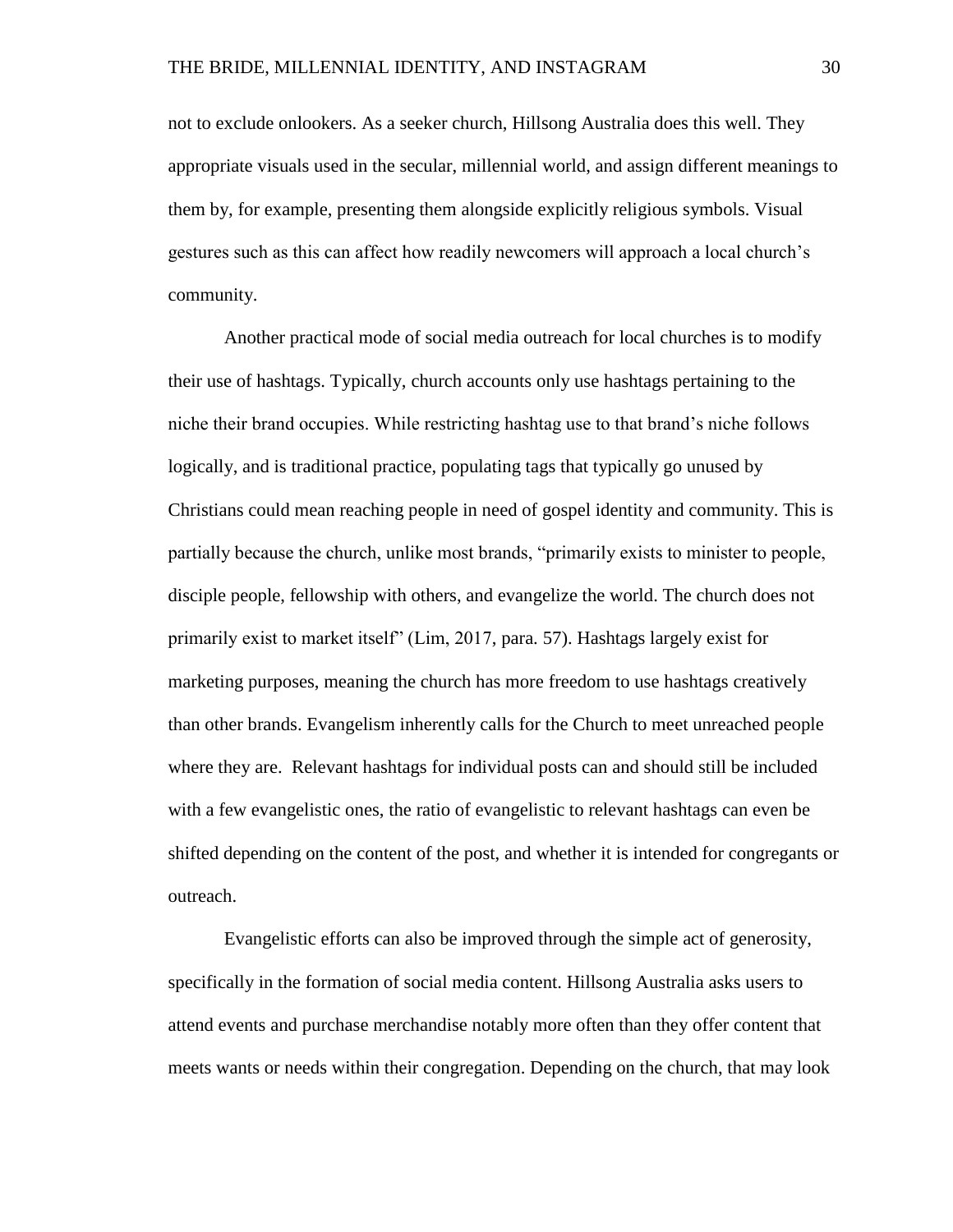like sharing more scripture, relaying portions of testimony, and starting discussions on gospel life. Social media gives opportunity to reach people in their daily routines. They should be reached for more than the sake of event promotion, as this case study demonstrates Hillsong Australia tends to do. As written by Lim (2017):

The church can contextualize and discuss the gospel on social media instead of just persuading people to attend church events. In Acts 17:22-34, Pail contextualized and discussed the gospel with the religious men of Athens by learning about their worship objects, adapting his approach, addressing the altar of their unknown god, and proclaiming his God. (para. 47)

Hillsong has been given a substantial platform with which to spread understanding of both gospel life and culture. Otherwise, as previously established, the Church cannot properly contextualize God-given community and identity. Doing so requires generosity—willingness to spend time understanding both target audience and culture, then taking care to relay the gospel.

Video content has grown increasingly popular among social media consumers, remaining more effective than still visuals. Local churches should incorporate as much video as possible into their accounts. This said, congregations should be wary of the video content they offer. Video content permitting viewers to use platforms—like Instagram—for numbing should be avoided (Hoffman, 2017). To do this, churches might consider posting mostly short videos, with occasionally longer videos, and include a clear call-to-action at the end of each video post. Doing so also adheres to best practice and gives viewers a clear next step that, ideally, draws them offline and into church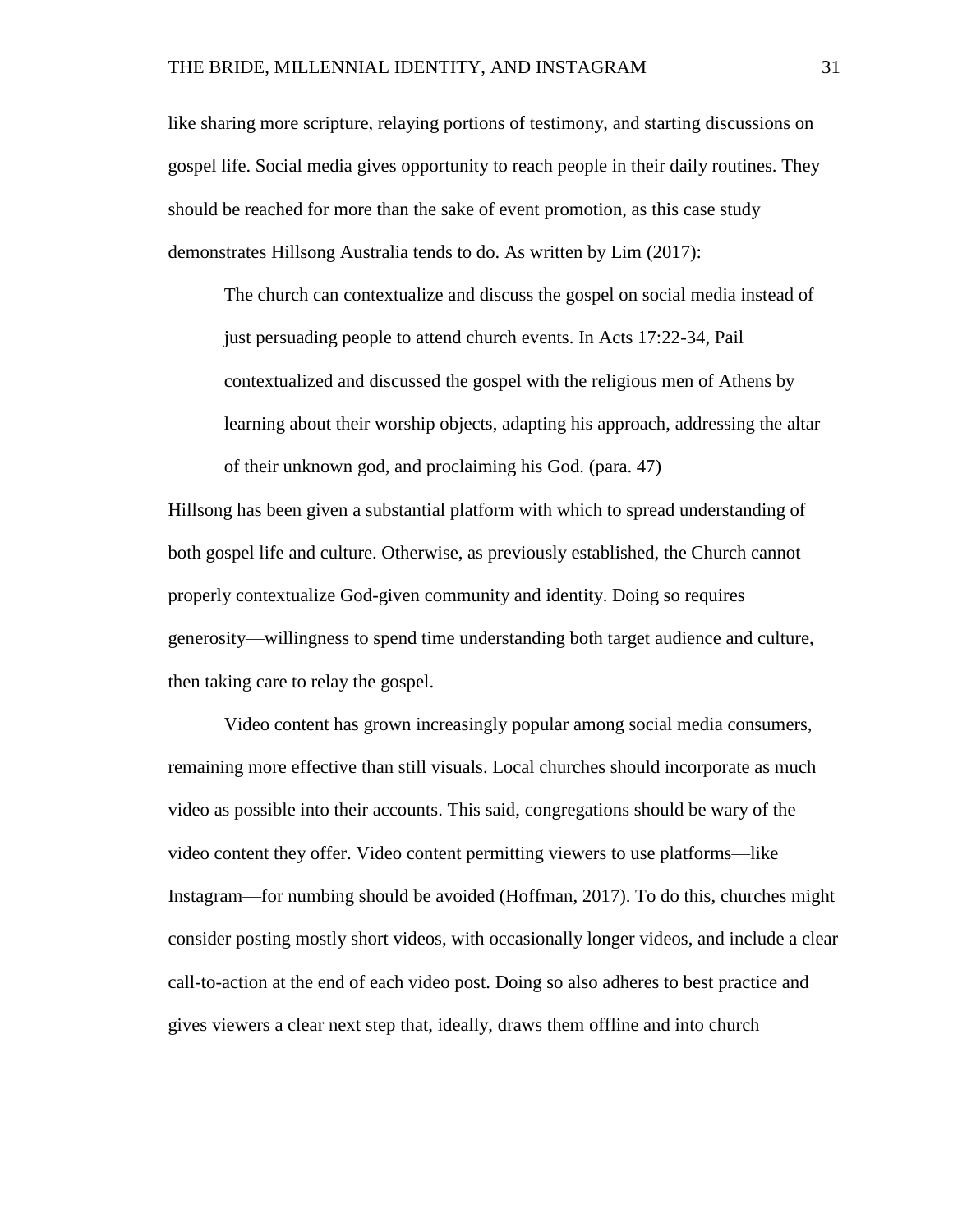community. Use these videos to reminder congregants and secular viewers what church community looks like, then let God augment their appetite.

Beyond the creation of content, churches should also be aware of their one-on-one interactions with users via social media, interactions which usually occur through direct messaging. When a user messages a church account, staff may should consider responding with a video instead of a traditional text. Video holds potential to indicate a deeper level of emotional vulnerability to the recipient (Villi & Stocchetti, 2011). By closing emotional and perceived distance between brand and user, video "surrogates physical distance with image-sharing as a form of synchronous gaze, which expresses the need for social proximity" (Villi & Stocchetti, 2011, para. 35). Video content is increasingly becoming the best option when promoting engagement, these video messages indicate some level of care for those who sent the message, reflecting the scriptural commandment that Christ followers be generous, including conversation (Proverbs 21:13). Consequently, it is recommended that whoever handles social media in a local church should be a congregant, ideally one equipped to spiritually lead. Otherwise, smooth transitions between social media community and tangible church community become increasingly difficult. Dispersing video of congregants and leadership throughout a church's Instagram account is vital.

Regardless of the resources available to local churches (or a lack thereof), social media can easily be leveraged for community growth. Hillsong Australia perfectly demonstrates why visually aesthetic content cannot match accounts designed to engage using visual content containing strong, relevant concepts indicating cognizant generosity towards users. Social media is just that—social. If an account does not foster quality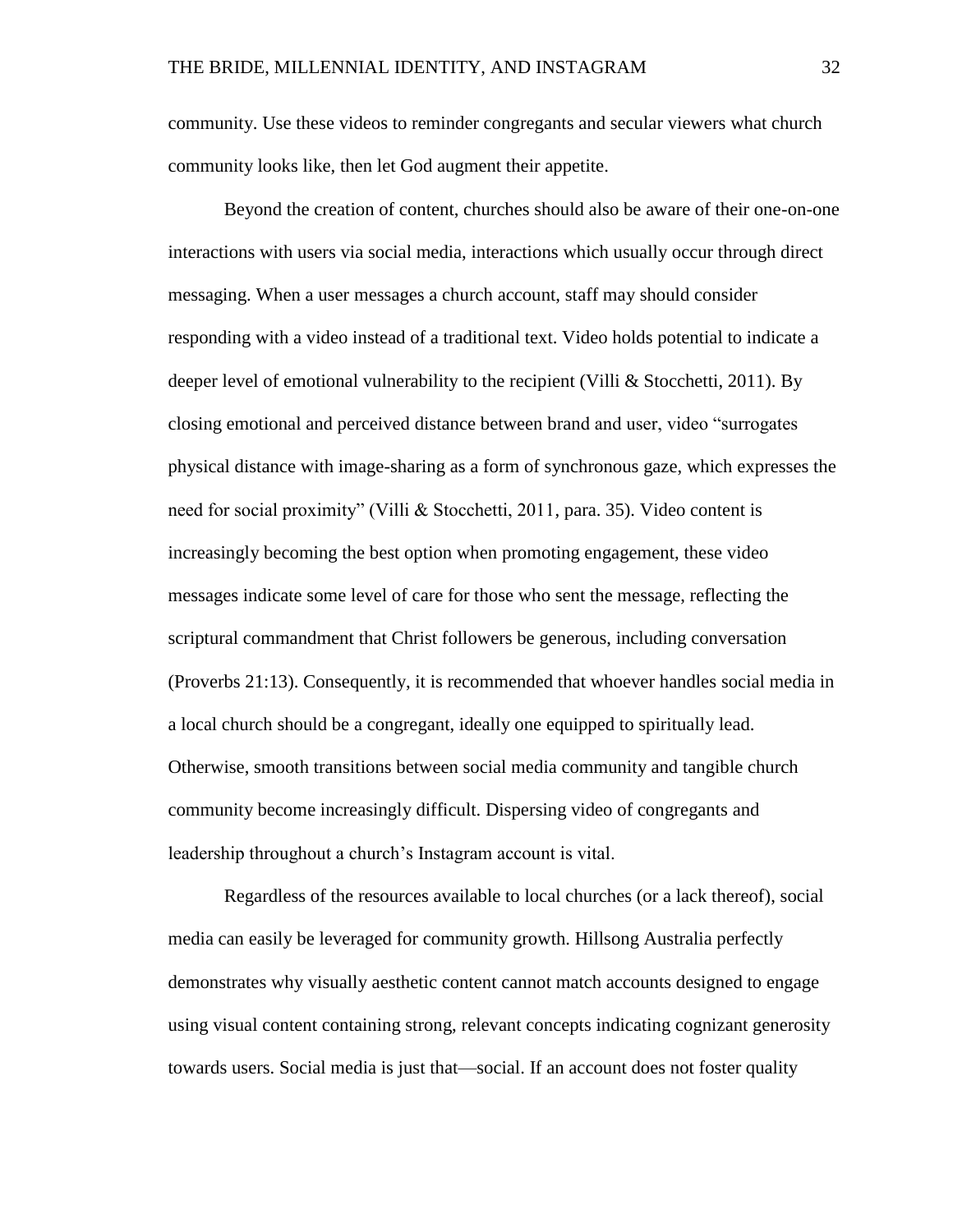conversation and strengthened relationships, it renders itself purposeless, at least to the Church. According to scripture, a church is meant to be a body of people committed to each other, united for a singular cause (Hebrews 10:24-25). Small churches can be encouraged by this. An array of resources and high-quality visual content are helpful. Indeed, many suggest that improving social media engagement requires high-quality content and multiple hours of preparing materials, but unnecessary in the formation of supplementary digital church community (Williams, 2015).

## **Conclusion**

Hillsong Australia's Instagram offers a fascinating glance into the Bride's perception of millennial identity and its own God-given one. This is not unusual for a church community, as identity is a permanent fixture within the Christian faith, though terminology for it has varied. In some senses, identity is the essence of faith. Faith, according to Christian scripture, means learning to recognize who God is and who oneself is, growing ever familiar and at ease with both identities. Humanity—secular and religious alike—cannot help but grapple with all the captivating, unknowable intricacies of identity. Visual manifestations of this wrestling are inevitable, just as unavoidably, meanings are inextricably tied to all visuals. Regardless of their intentionality or inaction in the world of symbols, churches are influenced by them. The God of Christian scripture deliberately and thoughtfully speaks to His Bride using rich, visual symbols. The Bride must consider her visual response.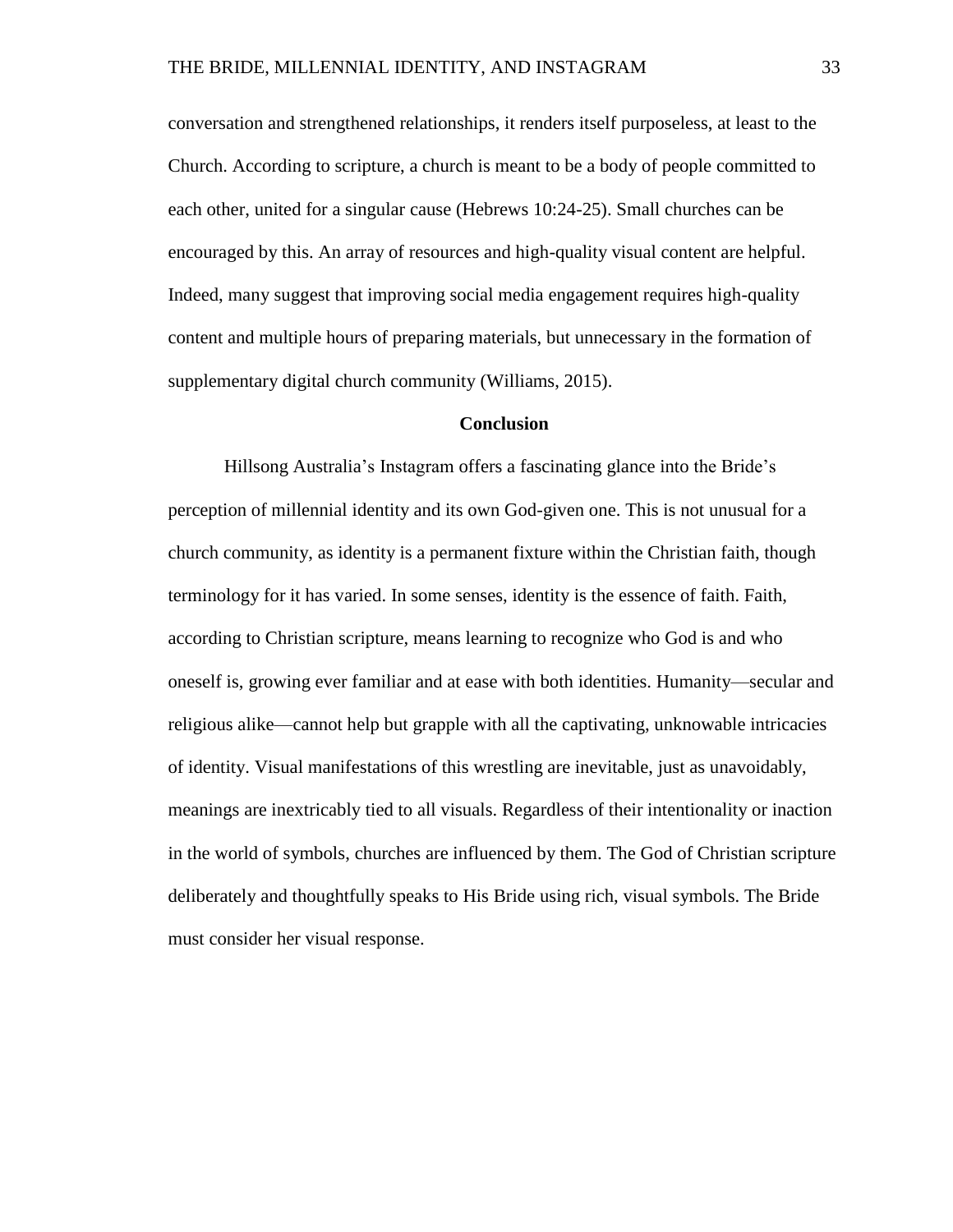# References

- Abraham, I. (2018). Sincere performance in Pentecostal megachurch music. *Religions, 9*(6), 192. doi:10.3390/rel9060192
- Amaoka, T., Laga, H., Yoshie, M., & Nakajima, M. (2011). Personal space-based simulation of non-verbal communications. *Entertainment Computing, 2*(4), 245- 261. doi:10.1016/j.entcom.2011.02.006
- Arvidsson, A. (2011). *Brands: Meaning and value in media culture*. London: Routledge.

Asano, E. (2017, January 04). How much time do people spend on social media? [Infographic]. Retrieved January 27, 2019, from https://www.socialmediatoday.com/marketing/how-much-time-do-people-spendsocial-media-infographic

- Baesler, E. J. (1997). Persuasive effects of story and statistical evidence. *Argumentation and Advocacy, 33*(4), 170-175. Retrieved from http://ezproxy.liberty.edu/login?url=https://search-proquestcom.ezproxy.liberty.edu/docview/203265539?accountid=12085
- Borgmann, A. (2003). *Power failure: Christianity in the culture of technology*. Grand Rapids: Brazos.

Braverman, J. (2008). Testimonials versus informational persuasive messages. *Communication Research, 35*(5), 666-694. doi:10.1177/0093650208321785

Capture attention with updated features for video ads. (2016, February 10). Retrieved January 11, 2019, from Facebook Business

https://www.facebook.com/business/news/updated-features-for-video-ads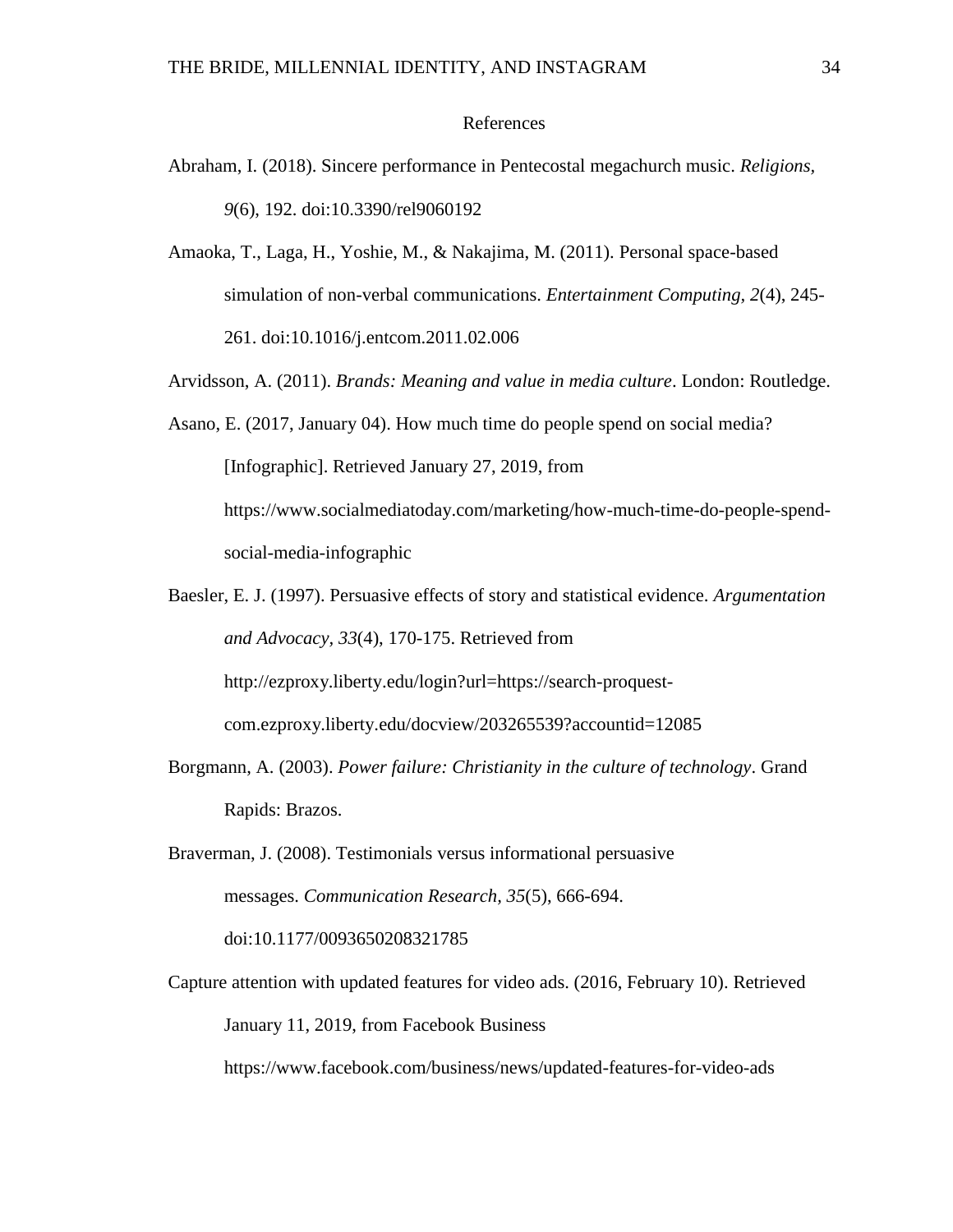Carah, N., & Shaul, M. (2015). Brands and Instagram: Point, tap, swipe, glance. *Mobile Media & Communication, 4*(1), 69-84. doi:10.1177/2050157915598180

Chandler, D. (2018). *Semiotics: The basics*. New York, NY: Routledge.

- Collected. (n.d.). Retrieved December 15, 2018, from https://hillsong.com/collected/blog/2014/09/10-things-ive-learned-about-worshipleading/#.XE3er1xKjIU
- Debevec, K., Schewe, C. D., Madden, T. J., & Diamond, W. D. (2013). Are today's Millennials splintering into a new generational cohort? Maybe! *Journal of Consumer Behaviour, 12*(1), 20-31. doi:10.1002/cb.1400
- De Valck, K., Van Bruggen, G. H., & Wierenga, B. (2009). Virtual communities: A marketing perspective. *Decision Support Systems, 47*(3), 185-203. doi:10.1016/j.dss.2009.02.008
- Djonov, E., & Leeuwen, T. V. (2018). Social media as semiotic technology and social practice: The case of ResearchGate's design and its potential to transform social practice. *Social Semiotics, 28*(5), 641-664. doi:10.1080/10350330.2018.1504715
- Ferguson, D. A., & Greer, C. F. (2018). Visualizing a non-visual medium through social media: The semiotics of radio station posts on Instagram. *Journal of Radio & Audio Media, 25*(1), 126-141. doi:10.1080/19376529.2017.1385617
- Fottrell, Q. (2018). People spend most of their waking hours staring at screens. Retrieved January 11, 2019, from [https://www.marketwatch.com/story/people-are-spending](https://www.marketwatch.com/story/people-are-spending-most-of-their-waking-hours-staring-at-screens-2018-08-01)[most-of-their-waking-hours-staring-at-screens-2018-08-01](https://www.marketwatch.com/story/people-are-spending-most-of-their-waking-hours-staring-at-screens-2018-08-01)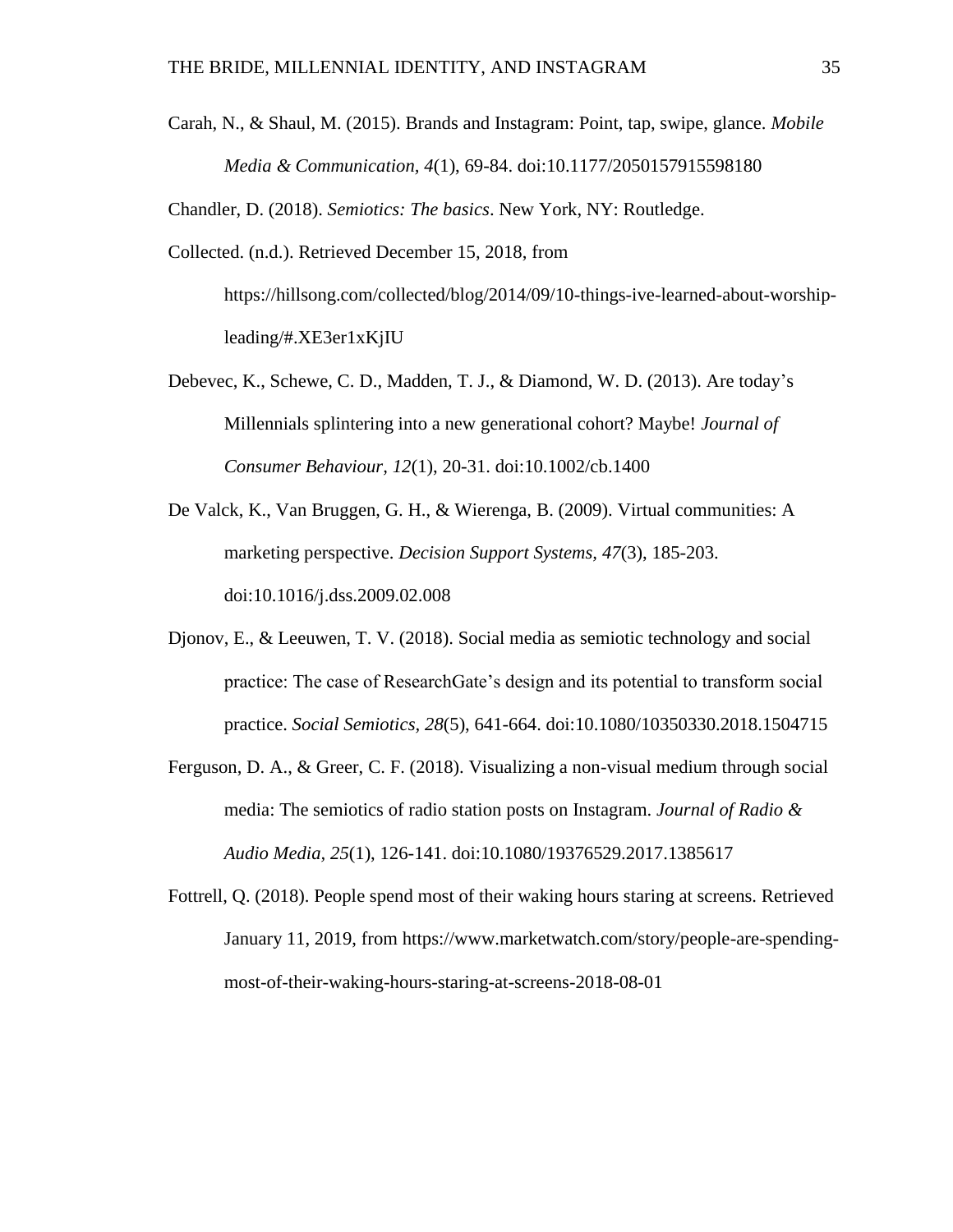- Freeze, T. A. (2017). Attachment to church congregation: Contributions to well-being over and above social support. *Journal of Psychology and Theology, 45*(4), 304- 314. doi:10.1177/009164711704500405
- Granovetter, M. (1985). Economic action and social structure: The problem of embeddedness. *Readings in Economic Sociology, 91*(3), 481-510. doi:10.1002/9780470755679.ch5
- He, Y., & Leeuwen, T. V. (2019). Animation and the remediation of school physics a social semiotic approach. *Social Semiotics,*1-20. doi:10.1080/10350330.2019.1568957
- Hillsong church fact sheet. (n.d.). Retrieved January 27, 2019, from https://hillsong.com/fact-sheet/
- Hoffman, A. J. (2016). Millennials, technology and perceived relevance of community service organizations: Is social media replacing community service activities? *The Urban Review, 49*(1), 140-152. doi:10.1007/s11256-016-0385-6
- Holbrook, M. B. (2015). Creating value: The theory and practice of marketing semiotics research. *Journal of Marketing Communications, 24*(2), 212-215. doi:10.1080/13527266.2015.1058596

Holschbach, S. (2015). Digital snaps; The new face of photography edited by Jonas Larsen and Mette Sandbye; The versatile image. Photography, digital technologies and the Internet edited by Alexandra Moschovi, Carol McKay, Arabella Plouviez; The culture of connectivity. A critical history of social media by José van Dijck. *Visual Studies, 31*(2), 185-188. doi:10.1080/1472586x.2015.1110417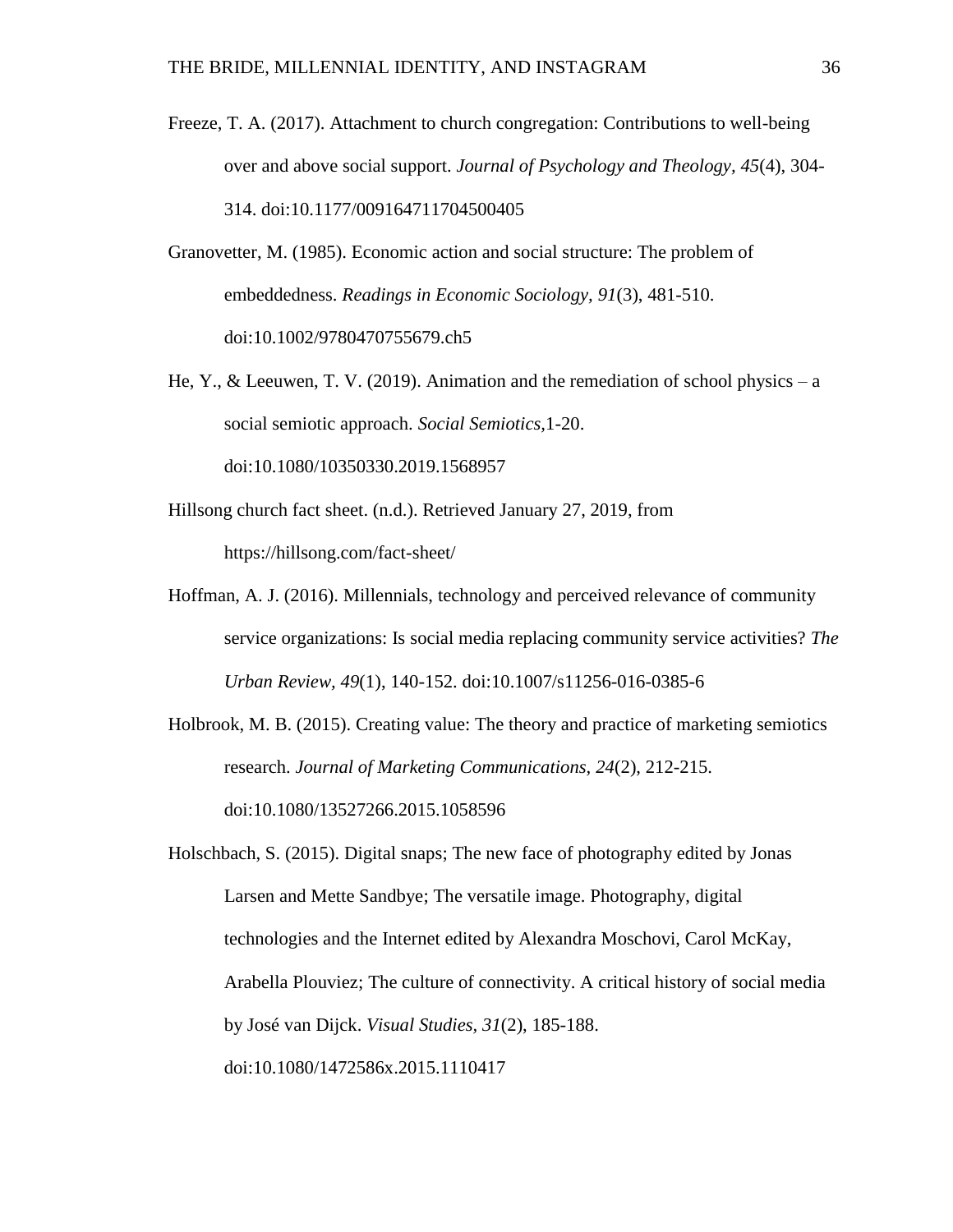- Hughes, P. (2013). Australian megachurches. *Pointers: Bulletin of the Christian Research Association, 23*(4), 7-9. Retrieved from https://search.informit.com.au/fullText;dn=755699970868032;res=IELHSS.
- Hughes, P. (2017). Immigration and its continuing impact on religion in Australia. *Bulletin of the Christian Research Association, 27*(4), 1-6.
- Huntley, R. (2006). *The 8 according to Y: Inside the new adult generation.* (1st ed.). Crow's Nest, NSW: Allen & Unwin.
- Improving insight on Generation Y consumers: The significance of lifestyle, gender, and media habits. (2015). *Strategic Direction, 31*(4), 22- 24, <https://doi.org/10.1108/SD-02-2015-0030>
- Jackson, G. P. (2018, September 25). Hillsong: 'What a Beautiful Name' for a new denomination spanning 'Oceans'. Retrieved March 2, 2019, from https://www.christianitytoday.com/news/2018/september/hillsong-denominationaustralia-assemblies-of-god-acc.html
- Jewitt, C. (2009), *The Routledge handbook of multimodal analysis*. Abingdon: Routledge.
- Kelly, K. (2011). *What technology wants*. London: Penguin.
- Klaver, M. (2015). Media technology creating "sermonic events." The Hillsong Megachurch Network. *CrossCurrents, 65*(4), 422-433. doi:10.1111/cros.12164

Knoetze, J. J. (2017). Who are the disciples? identity perceptions about millennials and the church. *Verbum Et Ecclesia, 38*(1). Retrieved from http://ezproxy.liberty.edu/login?url=https://search.proquest.com/docview/192863 3295?accountid=12085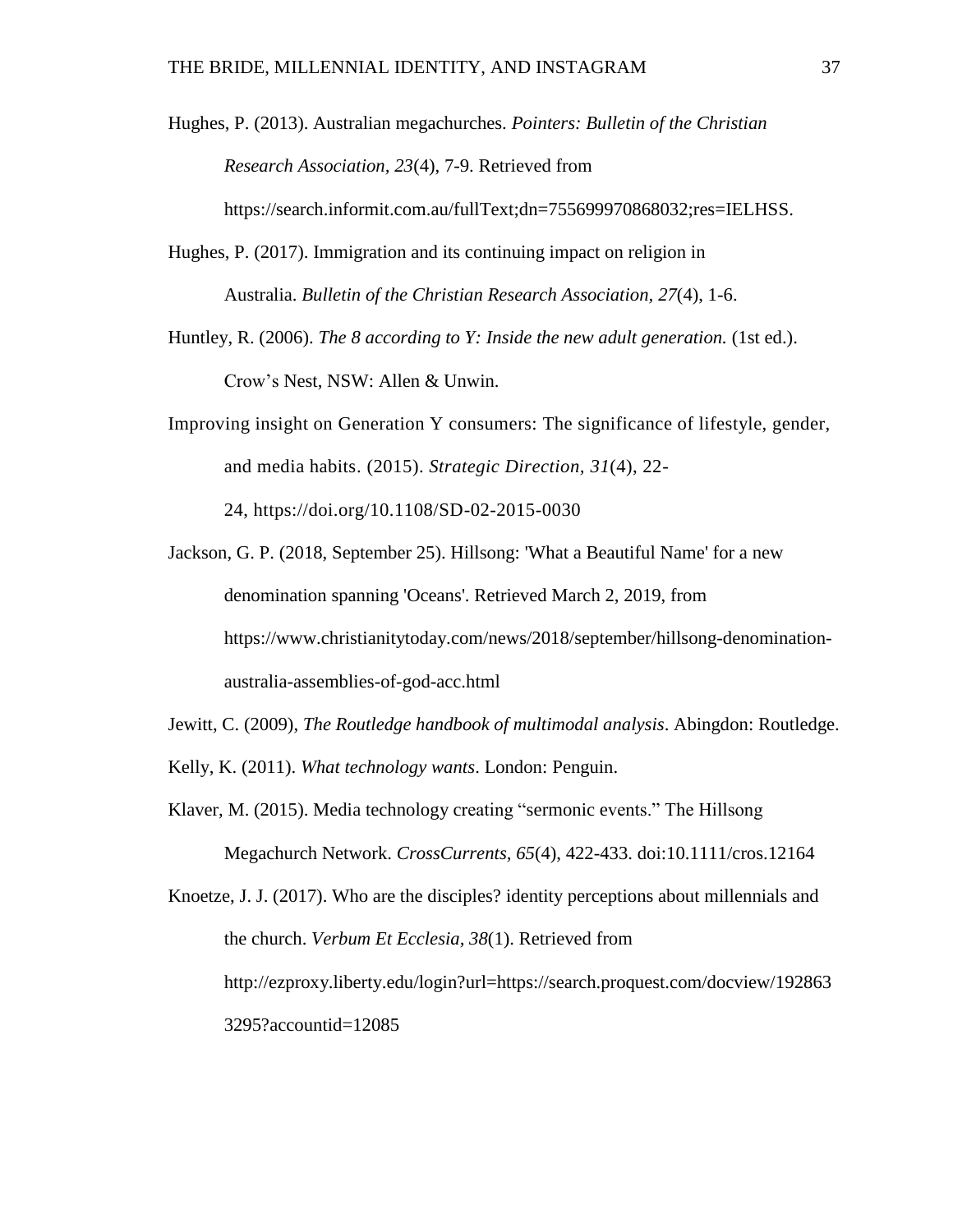- Lagorio-Chafkin, C. (2012, April 09). Kevin Systrom and Mike Krieger, Founders of Instagram. Retrieved March 5, 2019, from https://www.inc.com/30under30/2011/profile-kevin-systrom-mike-kriegerfounders-instagram.html
- Lee, Y. (2017). Is your church "liked" on Facebook? Social media use of Christian congregations in the United States. *Nonprofit Management and Leadership, 28*(3), 383-398. doi:10.1002/nml.21291
- Lim, A. (2017). Effective ways of using social media: An investigation of christian churches in South Australia. *Christian Education Journal: Research on Educational Ministry, 14*(1), 23-41. doi:10.1177/073989131701400103
- Manning, P. (2010). The semiotics of brand. *Annual Review of Anthropology, 39*(1), 33- 49. doi:10.1146/annurev.anthro.012809.104939

Milman, L. (2018, June 28). Instagram adds music to stories, announces 400M daily users. Retrieved January 27, 2019, from https://www.billboard.com/articles/business/8463331/instagram-music-stories-400-million-daily-users

Newbigin, L. (2008). *Household of God: Lectures on the nature of church*. Eugene, OR: Wipf & Stock.

Newton, C. (2017, March 28). Facebook launches stories to complete its all-out assault on Snapchat. Retrieved January 27, 2019, from https://www.theverge.com/2017/3/28/15081398/facebook-stories-snapchatcamera-direct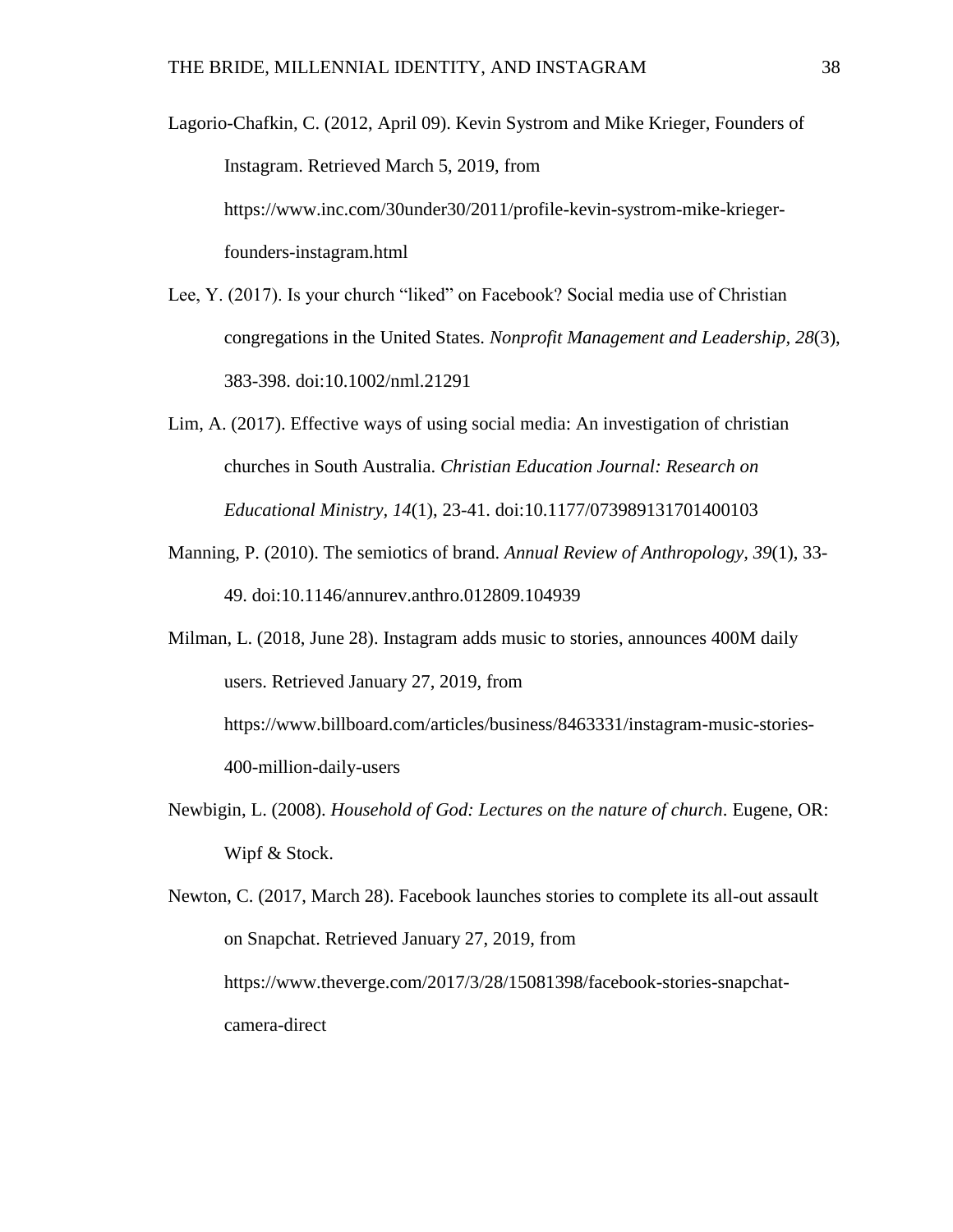- O'Brien, C. (2015, April 07). Hillsong United: How a church band became a worldwide phenom. Retrieved January 27, 2019, from https://townhall.com/tipsheet/cortneyobrien/2015/04/07/hillsong-united-how-achurch-band-became-a-worldwide-phenom-n1979454
- Oswald, L. R. (2012). *Marketing semiotics: Signs, strategies, and brand value*. Oxford: Oxford University Press.
- Poulsen S.V., Kvåle G. & Leeuwen T.V. (2018) Special issue: Social media as semiotic technology, *Social Semiotics*, *28*(5), 593- 600, DOI: [10.1080/10350330.2018.1509815](https://doi-org.ezproxy.liberty.edu/10.1080/10350330.2018.1509815)
- Rand, L. (2009). The church on Facebook: Why we need virtual community. *The Christian Century,126*(13), 22-23-25. Retrieved January 27, 2019, from https://www.christiancentury.org/.
- Riches, T., & Wagner, T. (2018). *The Hillsong movement examined: You call me out upon the waters*. Cham, Switzerland: Palgrave Macmillan.
- Ruhr, M. V., & Daniels, J. P. (2012). Examining megachurch growth: Free riding, fit, and faith. *International Journal of Social Economics,39*(5), 357-372. doi:10.1108/03068291211214217
- Russmann, U., & Svensson, J. (2016). Studying organizations on Instagram. *Information, 7*(4), 58. doi:10.3390/info7040058
- Russmann, U., & Svensson, J. (2017). Introduction to Visual Communication in the Age of Social Media: Conceptual, Theoretical and Methodological Challenges. *Media and Communication, 5*(4), 1. doi:10.17645/mac.v5i4.1263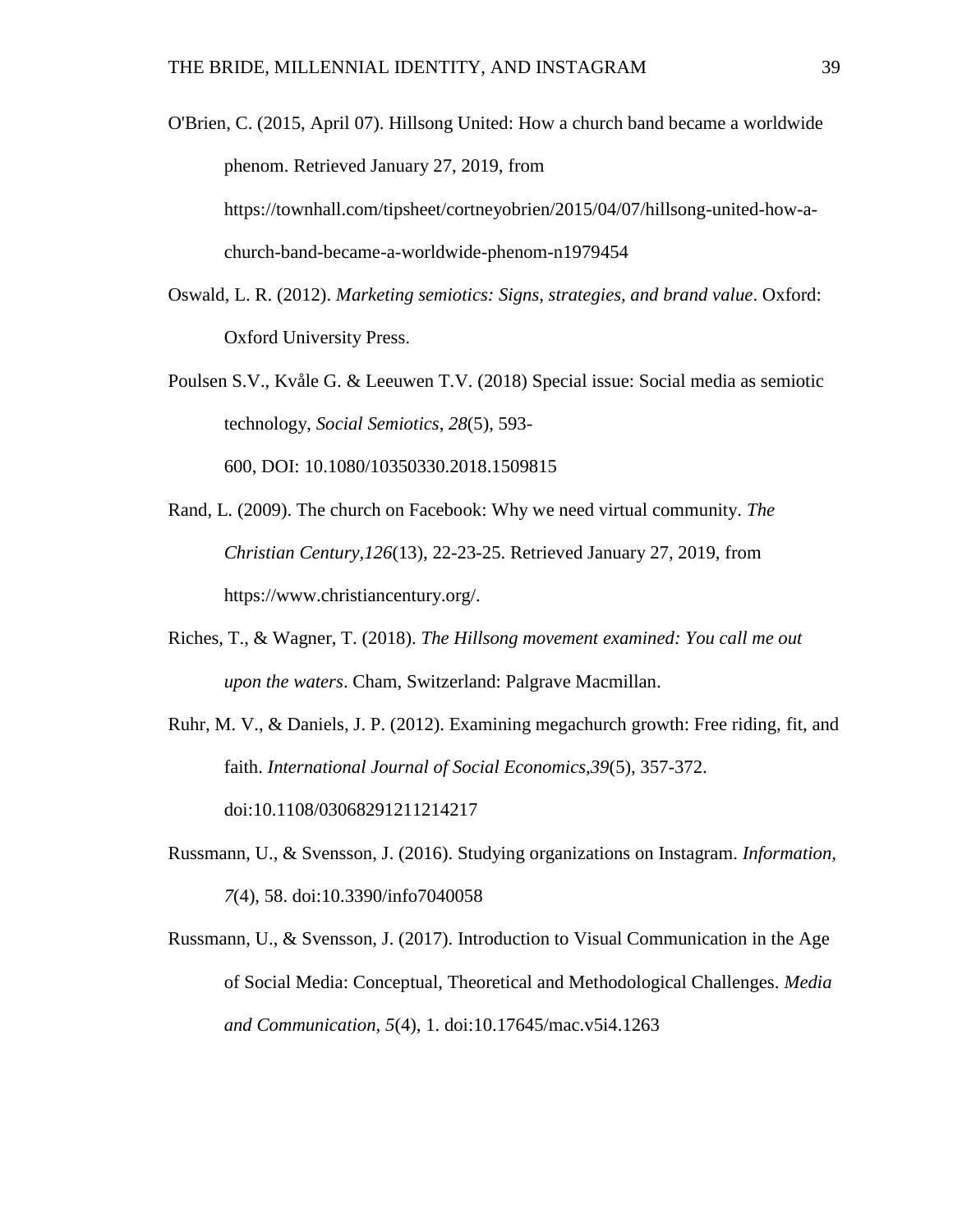- Shane-Simpson, C., Manago, A., Gaggi, N., & Gillespie-Lynch, K. (2018). Why do college students prefer Facebook, Twitter, or Instagram? Site affordances, tensions between privacy and self-expression, and implications for social capital. *Computers in Human Behavior, 86*, 276-288. doi:10.1016/j.chb.2018.04.041
- Suh, E. (2018). Critical semiotics: Theory, from information to affect. *Language in Society, 47*(1), 163-164.

doi:http://dx.doi.org.ezproxy.liberty.edu/10.1017/S0047404517000938

- Valentine, D. B., & Powers, T. L. (2013). Generation Y values and lifestyle segments. *Journal of Consumer Marketing, 30*(7), 597-606. doi:10.1108/jcm-07- 2013-0650
- Villi, M., & Stocchetti, M. (2011). Visual mobile communication, mediated presence and the politics of space. *Visual Studies, 26*(2), 102-112. doi:10.1080/1472586x.2011.571885
- Veenstra, S. (2014). "God's love in digital age: Two writers ponder social media and being the church." *Presbyterian Record*, p.33+ *Academic OneFile*, http://link.galegroup.com/apps/doc/A359335723/AONE?u=vic\_liberty&sid=AO NE&xid=73383620
- Wagner, T. (2014). Branding, music, and religion: Standardization and adaptation in the experience of the 'Hillsong sound'. *Religion as Brands: New Persepctives on the Marketization of Religion and Spirituality, 41*(3), 59-73. doi: [10.1111/rsr.12227\\_3](https://doi.org/10.1111/rsr.12227_3)
- Williams, T. (2000, May 18). Saint Anselm. Retrieved January 27, 2019, from https://plato.stanford.edu/entries/anselm/